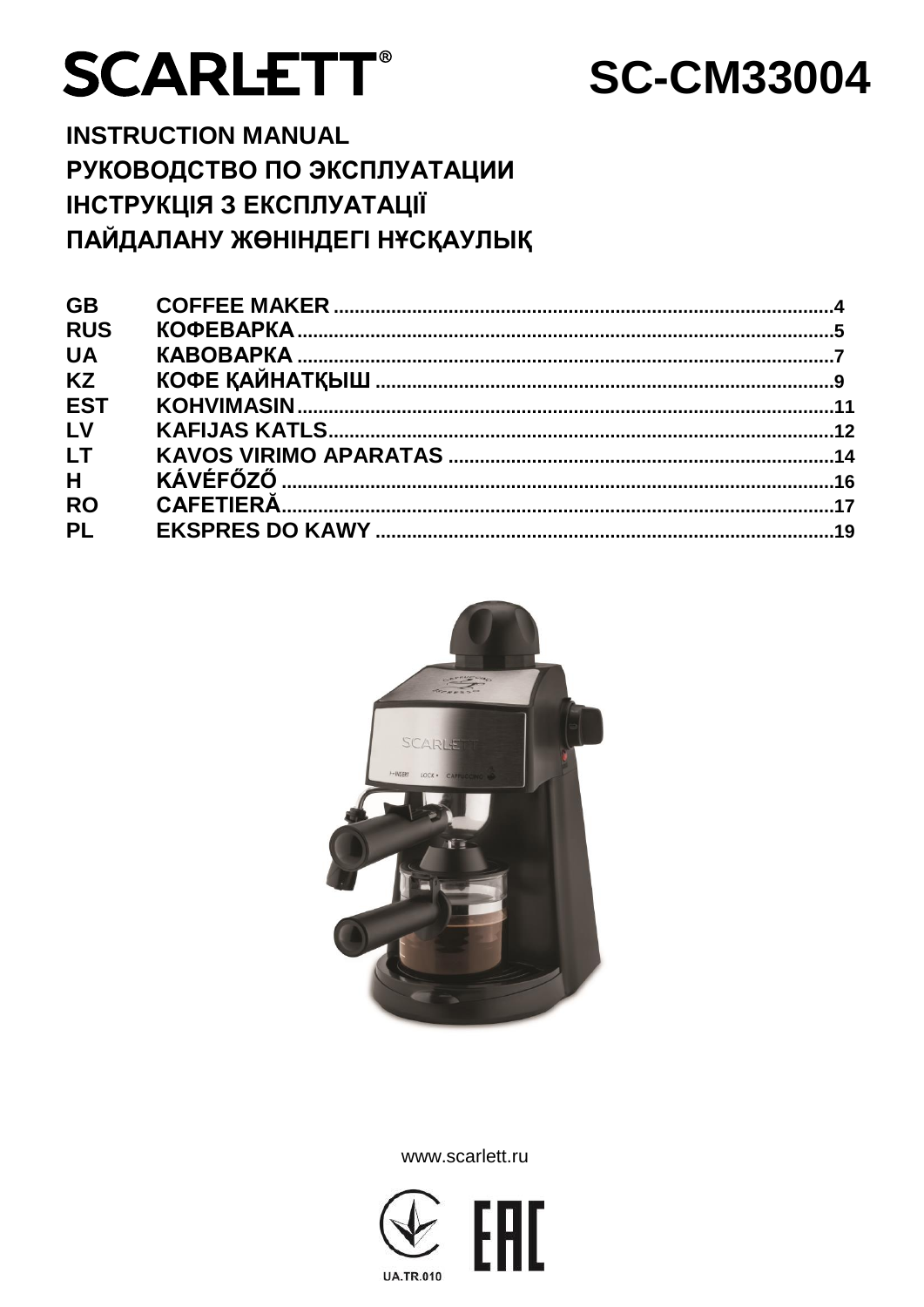- 1. Water tank lid<br>2. Water tank
- Water tank
- 3. Switching knob
- 4. Indicator light<br>5. Pressure stea
- 5. Pressure steam nozzle<br>6. Frothing aid
- 6. Frothing aid<br>7. Drip tray Drip tray
- 
- 8. Filter<br>9. Filter
- 9. Filter basket<br>10. Filter holder Filter holder
- 11. Filter handle
- 12. Glass carafe (for 2 and 4 cups)
- 13. Carafe lid
- 14. Measuring spoon ( 10 g)
- 15. Basket spout

- 1. Кришка резервуару для води<br>2. Резервуар для води
- 2. Резервуар для води
- Перемикач режимів роботи
- 4. Світловий індикатор<br>5. Отвір для подання па
- 5. Отвір для подання пари
- 6. Ручка сопла подачі пари<br>7. Підставка для збору ріди
- 7. Підставка для збору рідини
- 8. Фільтр
- Воронка
- 10. Фіксатор фільтру
- 11. Ручка воронки
- 12. Мірна колба (на 2 і 4 чашки)
- 13. Кришка мірної колби
- 14. Ложка ( 10 g)
- 15. Носик воронки

### **EST KIRJELDUS LV APRAKSTS**

- 1. Veereservuaari kaas<br>2. Veereservuaar
- 2. Veereservuaar
- 3. Töötamise režiimide lüliti
- 4. Märgutuli<br>5. Aurudüüs
- 5. Aurudüüs<br>6. Auruotsiku
- 6. Auruotsiku käepide<br>7. Vedeliku kogumise
- 7. Vedeliku kogumise alus<br>8. Filter
- 8. Filter<br>9 Lehte
- Lehter
- 10. Filtri fiksaator
- 11. Lehtri käepide
- 12. Mõõtekolb (2 või 4 kruusile)
- 13. Mõõtekolvi kaas
- 14. Lusikas ( 10 g)
- 15. Lehtri otsik

### **LT APRAŠYMAS H LEÍRÁS**

- 1. Vandens rezervuaro dangtelis<br>2. Vandens rezervuaras
- 2. Vandens rezervuaras<br>3. Veikimo režimu iungik
- Veikimo režimų jungiklis
- 4. Šviesos indikatorius<br>5. Garų vamzdelis
- 5. Garų vamzdelis
- 6. Putojimo priemonė
- 7. Skysčių surinkimo padėklas
- 8. Filtras<br>9. Filtro
- 9. Filtro krepšelis
- 10. Filtro laikiklis
- 11. Filtro rankenėlė
- 12. Stiklo grafinas (2 ar 4 puodeliams)<br>13. Grafino dangtelis
- 13. Grafino dangtelis<br>14. Šaukštas (10 g)
- Šaukštas (10 g)
- 15. Krepšelio vamzdelis

### **GB DESCRIPTION RUS УСТРОЙСТВО ИЗДЕЛИЯ**

- 1. Крышка резервуара для воды<br>2. Резервуар для воды
- 2. Резервуар для воды
- 3. Переключатель режимов работы

 $IMA01Q$ 

- 4. Световой индикатор работы
- 5. Сопло подачи пара<br>6. Ручка сопла подачи
- 6. Ручка сопла подачи пара
- 7. Подставка для сбора жидкости
- 8. Фильтр<br>9 Воронка
- 9. Воронка
- 10. Фиксатор фильтра 11. Ручка воронки
- 12. Мерная колба ( на 2 и 4 кружки)
- 13. Крышка мерной колбы
- 14. Мерная ложка ( 10 гр)
- 15. Носик воронки

### **UA ОПИС KZ СИПАТТАМА**

- 1. Суға арналған резервуардың қақпағы<br>2. Суға арналған резервуар
- 2. Суға арналған резервуар
- 3. Жұмыс тәртіптерінің ауыстырып қосқышы
- 4. Жарықты индикатор<br>5. Бу беру тетігі
- 5. Бу беру тетігі<br>6. Бу беретін ұң
- 6. Бу беретін ұңғының сабы
- 7. Сұйықтық жинауға арналған сауыт
- 8. Сүзгі
- Құйғыш
- 10. Сүзгі ұстатқыш
- 11. Құйғыштың сабы
- 12. Өлшер құты (2 және 4 шыныаяққа арналған)
- 13. Өлшер құтының қақпағы
- 14. Қасық ( 10 g)
- 15. Құйғыштың шүмегі

**Filtrs** 9. Piltuve 10. Filtra fiksators 11. Piltuves rokturis

13. Mērtrauka vāks 14. Karote ( 10 g) 15. Piltuves snīpītis

1. Víztartály fedele 2. Átlátszó víztartály 3. Üzemmód kapcsoló

13. Mérőkanna fedele 14. Kanál ( 10 g) 15. Tölcsér orra

4. Jelzőlámpa<br>5. Gőzfúvóka 5. Gőzfúvóka 6. Gőzfúvóka-fogantyú 7. Folyadékelfogó alátét

8. Szűrő<br>9 Tölcsé **Tölcsér** 10. Szűrőrögzítő 11. Tölcsérfogantyú

www.scarlett.ru SC-CM33004

- 1. Ūdens rezervuāra vāks<br>2. Ūdens rezervuārs
- 2. Ūdens rezervuārs
- 3. Darba režīmu pārslēgs
- 4. Gaismas indikators<br>5. Sprausla tyaika pad
- 5. Sprausla tvaika padevei<br>6. Tvaika padeves sprausla 6. Tvaika padeves sprauslas rokturis<br>7. Paliktnis šķidruma savākšanai

12. Mērtrauks (2 un 4 tasītēm)

12. Mérőkanna (2 és 4 csésze részére)

7. Paliktnis šķidruma savākšanai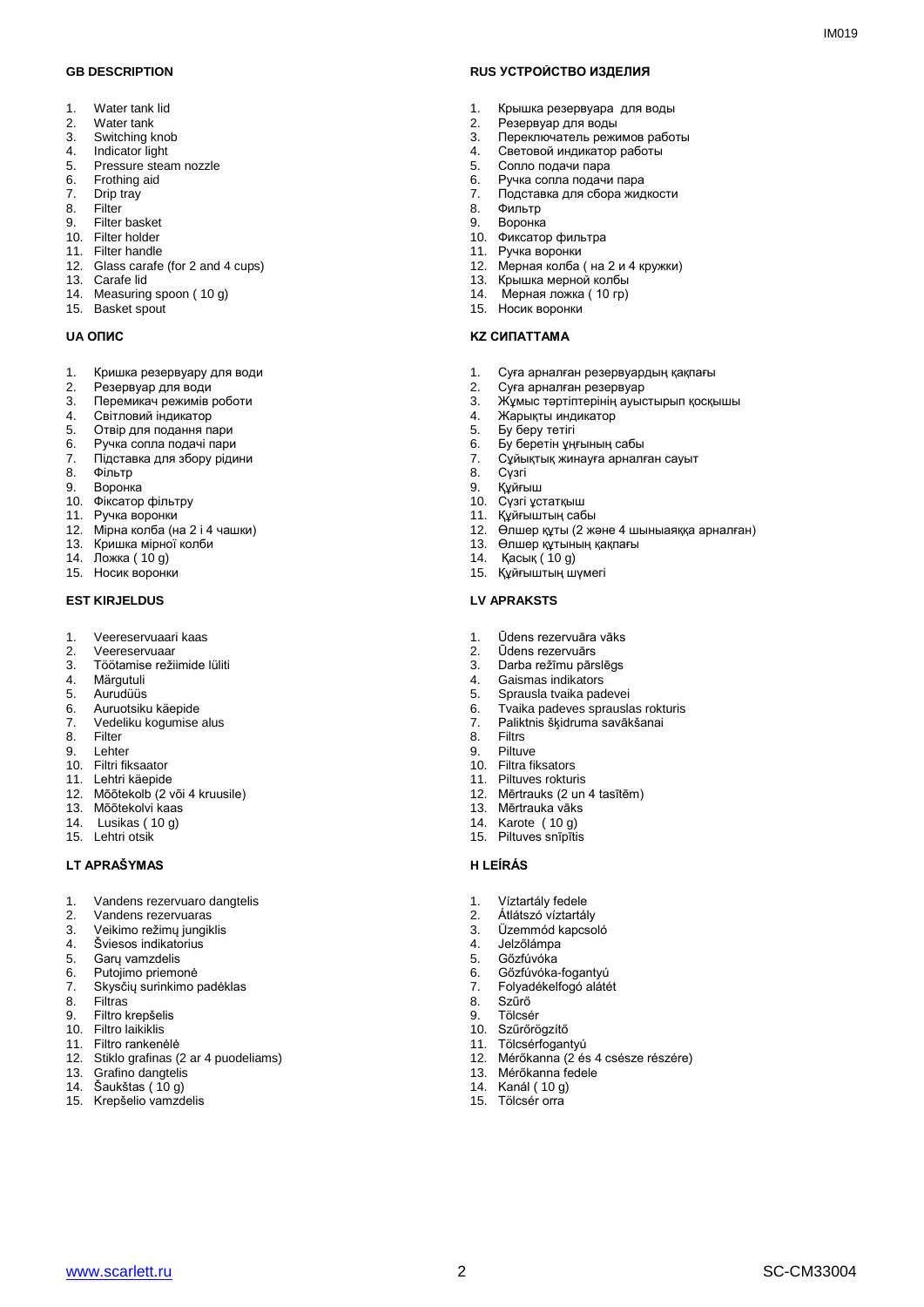# **RO DESCRIEREA APARATULUI PL BUDOWA WYROBU**<br>1. Capacul rezervorului de apă **partide apă de presentatului de apă** de 1. Pokrywa pojemnika r

- 1. Capacul rezervorului de apă<br>2. Rezervor de apă
- 2. Rezervor de apă<br>3. Comutator pentru
- 3. Comutator pentru selectarea regimului de lucru<br>4. Indicator luminos de funcționare
- 4. Indicator luminos de funcționare<br>5. Duză de alimentare cu abur
- 5. Duză de alimentare cu abur
- 6. Mânerul duzei de alimentare cu abur<br>7. Suport pentru colectarea lichidului
- 7. Suport pentru colectarea lichidului
- 8. Filtru<br>9. Pâlnie
- 9. Pâlnie
- 10. Fixatorul filtrului 11. Mânerul pâlniei
- 12. Vas de măsurare (pentru 2 şi 4 ceşti)
- 13. Capacul vasului de măsurare
- 14. Lingură de măsurare (10g)
- 15. Duza pâlniei

- 1. Pokrywa pojemnika na wodę<br>2. Pojemnik na wode
- 2. Pojemnik na wodę
- 3. Przełącznik trybów pracy
- 4. Lampka kontrolna pracy
- 5. Dysza do spieniania mleka
- 6. Uchwyt dysza do spieniania mleka
- 7. Wyjmowana taca ociekowa
- 8. Filtr<br>9. Roż 9. Rożek
- 10. Blokada filtra
- 11. Uchwyt rożku
- 12. Dzbanek do kawy (na 2 i 4 kubki)
- 13. Pokrywa dzbanka
- 14. Łyżka miernicza (10 g)
- 15. Dziubek rożka



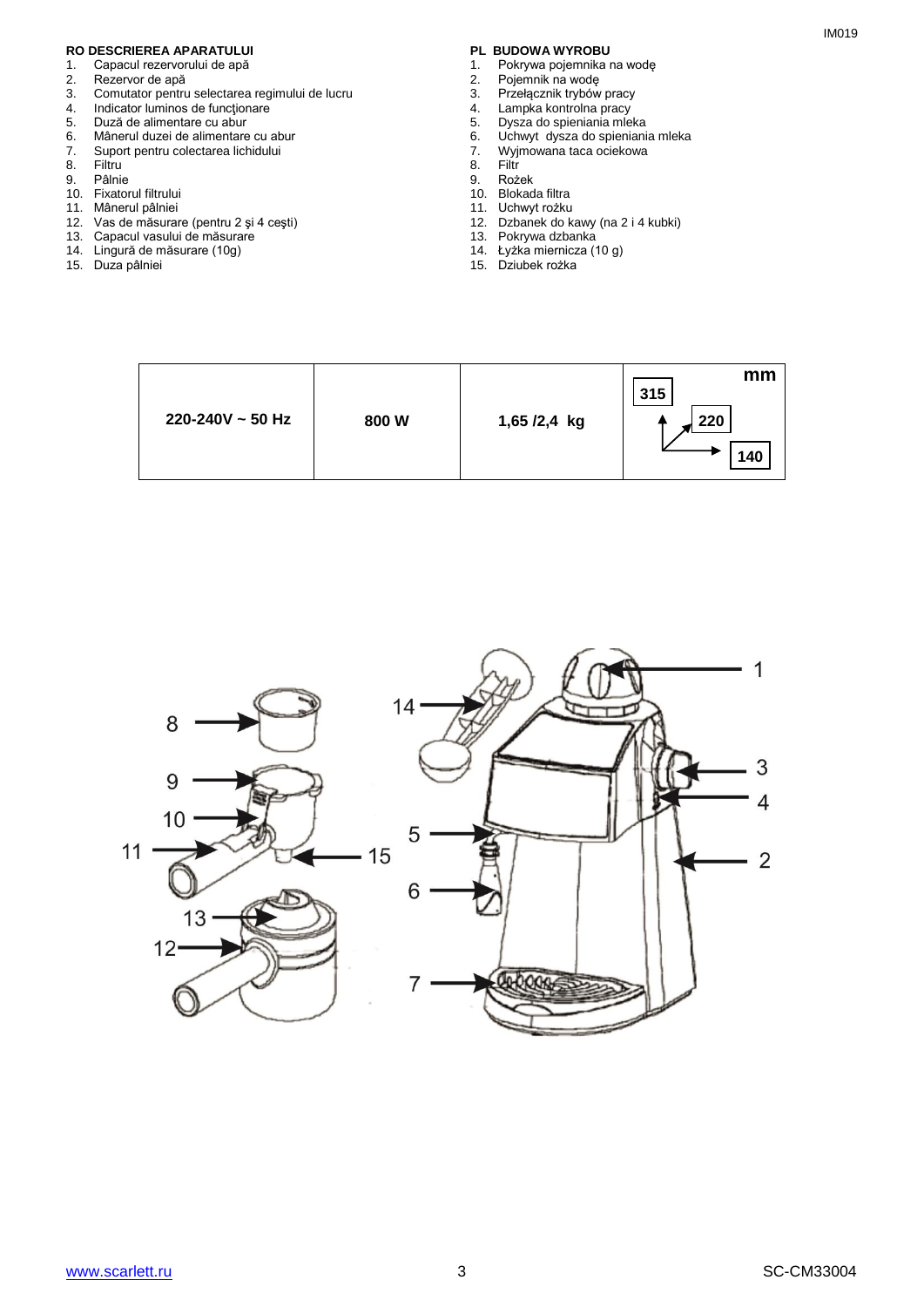### **GB INSTRUCTION MANUAL IMPORTANT SAFEGUARDS**

- Please read these operating instructions carefully before connecting your kettle to the power supply, in order to avoid damage due to incorrect use.
- Before switching on the appliance for the first time please check if the technical specifications indicated on the unit correspond to the mains parameters.
- Incorrect operation and improper handling can lead to malfunction of the appliance and injuries to the user.
- The appliance is intended for use only in domestic aims. The unit is not intended for industrial and commercial use, and also for use in:
- kitchen area for the stuff of shops, offices and the other industrial places
- farm houses
- hotels, motels, rest homes and other similar places by residents.
- Always unplug the appliance from the power supply when not in use.
- Do not immerse the unit, cord or plug in water or other liquids. If it has happened, remove the plug from the wall socket immediately and have the unit checked by an expert before using it again.
- The appliance is not intended for use for [physically, sensory or mental disabled](https://www.multitran.ru/c/m.exe?t=5841801_1_2&s1=%F7%E5%EB%EE%E2%E5%EA%20%F1%20%EE%E3%F0%E0%ED%E8%F7%E5%ED%ED%FB%EC%E8%20%E2%EE%E7%EC%EE%E6%ED%EE%F1%F2%FF%EC%E8) person (including children) or for person with lack of life experience or knowledge, if only they are under supervision or have been instructed about the use of the unit by responsible person.
- Children must be under control in order not to be allowed to play with the appliance.
- In case of power cord is damaged, its replacement should be done by the manufacture or service department or the other high-skill person to avoid any danger.
- Ensure that the cord does not hang over sharp edges and keep it away from hot surfaces.
- To disconnect the appliance from the power supply pull it out by the plug only, not by the cord.
- Place the appliance on a dry stable non-hot surface, away from hot objects (e.g. hotplates); do not place it under curtains and shelves.
- Do not leave the appliance unattended when in use.
- Do not touch hot surface.
- The use of accessory attachments not recommended by the appliance manufacturer may result in fire, electric shock or injury to users.
- Start the appliance only when the detachable plate and coffee tank / cups are in position.
- For making coffee use only cold water.
- Do not use the glass jug in non-recommended purposes, in stoves and microwave ovens. Do not wash the glass jug in a dishwasher.
- Do not attempt to repair, adjust or replace parts in the appliance. Repair the malfunctioning appliance in the nearest service center.

**ATTENTION:** Reservoir aperture must not be open during work of the appliance.

- If the product has been exposed to temperatures below 0ºC for some time it should be kept at room temperature for at least 2 hours before turning it on.
- The manufacturer reserves the right to introduce minor changes into the product design without prior notice, unless such changes influence significantly the product safety, performance, and functions.
- Production date mentioned on the unit and/or on the packing materials and documentations.

### **PREPARING TO WORK**

- Unpack the appliance and place it on a flat surface.
- Wash all removable parts with warm water.
- To ensure excellent taste of coffee, perform 2-3 operations without pouring coffee into filter.

### **OPERATION**

### BREWING ESPRESSO

- Espresso is a unique method of coffee brewing in which hot water is forced through ground coffee under high steam pressure. This will give a delicate aroma and brilliant taste.
- Remove the water reservoir cap by twisting in counterclockwise.
- Using carafe, fill the reservoir with the necessary amount of water: for 2 or 4 cups.
- **ATTENTION:** always unplug the appliance when filling it with water. Make sure the water is not overflown.
- **ATTENTION:** Do not switch the coffee maker on without water.
- Screw the water reservoir cap back tight.
- Pour necessary amount of coffee into filter spoonful and level it. Do not tamp coffee.
- Place filter into the basket.
- Place the basket into the coffee maker so that the handle is aligned with  $\blacktriangleright$  INSERT position and rotate it completely to the right until it stops at the  $\frac{LOCK}{P}$  position right until it stops at the  $\frac{100 \text{ A}}{200 \text{ A}}$  position
- Place the carafe on the drip tray. Make sure the lid opening is aligned with the basket spout.
- Make sure the frothing tube is blocked (frothing aid is in the leftmost position).
- Set the mode switch into position with the light indicator lit on.
- **ATTENTION:** Do not touch metal parts of the coffee maker while brewing because they are very hot.
- When finished, remove the carafe from the tray and pour coffee into cups.
- Prior to removing filter, it is necessary to release the steam. To do it, turn the switch into the "OFF" position. The steam will come out of the frothing tube. Once the steam is released and the filter and the basket have cooled down, remove them

rotating the handle clockwise to  $\blacksquare$   $\blacksquare$  position. INSERT position

**ATTENTION:** Beware of hot steam coming out of the nozzle.

www.scarlett.ru 4 SC-CM33004 You may rinse out the filter without removing it from the basket. To do this, secure the filter in the basket with the filter lock.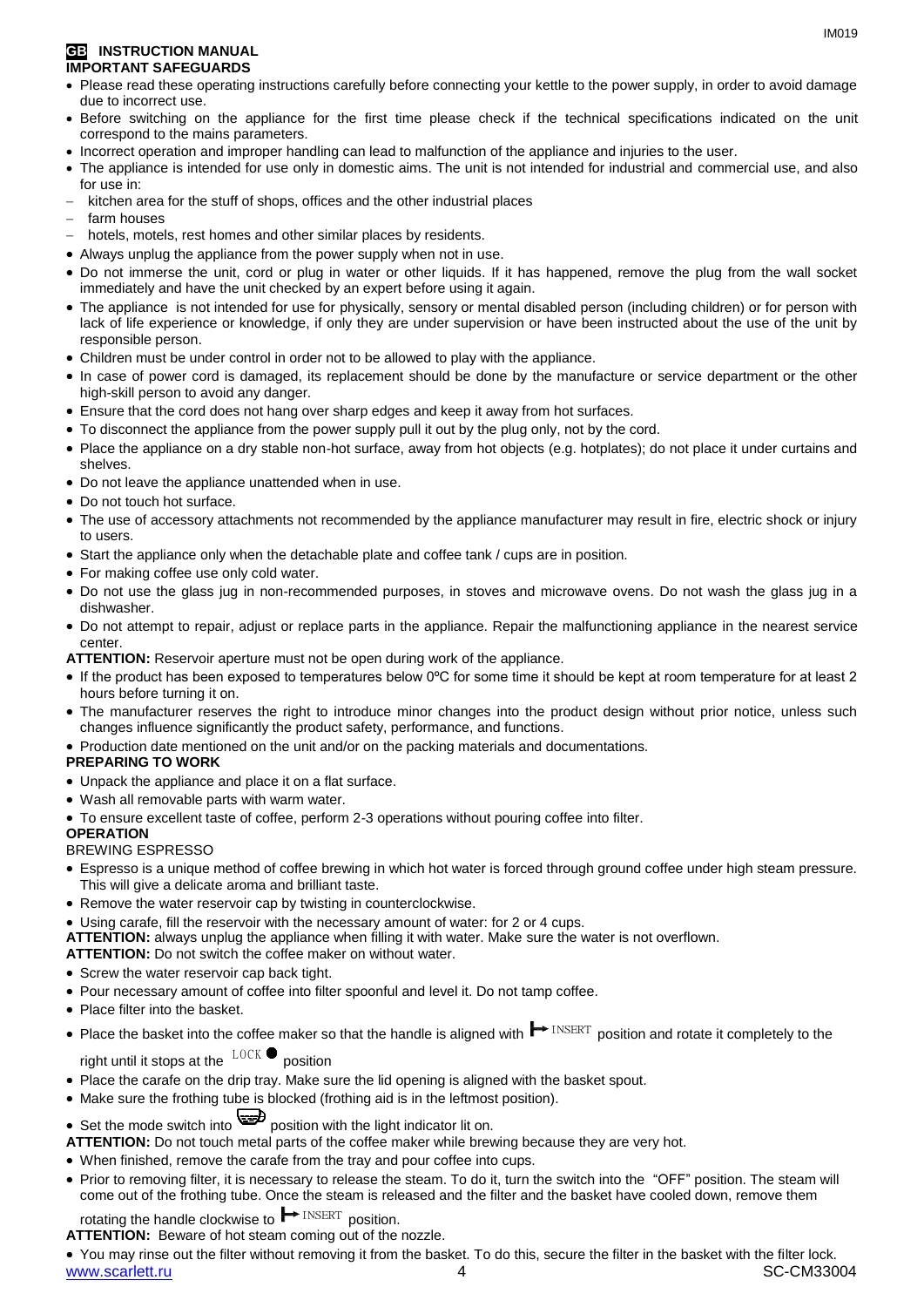**ATTENTION**: **During brewing process, the water is forced through ground coffee under high steam pressure. At this point you cannot remove the basket with the filter and open the cover.** PAUSE MODE

 This mode allows to terminate the coffee brewing process. Turn the switch into the PAUSE position, the appliance will stop and you may remove the carafe and pour the cappuccino into cups. After that, place the carafe in its place and continue brewing by turning the switch into  $\mathbf{P}$  position.

BREWING CAPPUCCINO

- Cappuccino is espresso topped with steamed and frothed milk.
- Pour the amount of milk necessary for making froth into the pitcher (not supplied). The pitcher must be large enough since froth amount is three times bigger than milk amount.
- Follow all steps for BREWING ESPRESSO
- Let all coffee drip into the carafe.
- Immerse the frothing tube into milk and turn the switch into  $\ddot{\mathbf{w}}$  position.
- Turn the frothing tube counterclockwise holding it by the frothing aid.
- The steam will come out of the nozzle to froth the milk. For a better effect, gently move the pitcher up and down.
- Continue frothing the milk until desired result is reached.
- After enough amount of froth has been formed, turn the mode switch into the "OFF" position and unplug the appliance.
- Pour the espresso and top it with the steamed milk.

### **CLEANING AND MAINTENANCE**

- Do not forget to unplug the appliance from the power supply before cleaning.
- Let the appliance cool down, and then wipe outside with a soft dry cloth. Do not use detergent or abrasives.

Wash all detachable parts with hot soapy water, then rinse and dry before fitting to place.

DESCALING

- Descale your coffee maker regularly.
- Operate the appliance as described. Add proper descaling remedy, available at the market to the water tank and do not fill the filter with ground coffee. Follow recommendations given.
- After descaling let the appliance work twice more with only water to rinse away the vinegar and scale remainders.
- Clean the coffee maker about every 5 months to keep high efficiency.

### **STORAGE**

- Complete all requirements of chapter CLEANING AND MAINTENANCE.
- Store the appliance in a cool, dry place.
	- ₩

The symbol on the unit, packing materials and/or documentations means used electrical and electronic units and battery's should not be toss in the garbage with ordinary household garbage. These units should be pass to special receiving point.

For additional information about actual system of the garbage collection address to the local authority.

Valid utilization will help to save valuable resources and avoid negative work on the public health and environment which happens with incorrect using garbage.

### **RUS РУКОВОДСТВО ПО ЭКСПЛУАТАЦИИ МЕРЫ БЕЗОПАСНОСТИ**

- Внимательно прочитайте данную инструкцию перед эксплуатацией прибора во избежание поломок при использовании.
- Перед первоначальным включением проверьте, соответствуют ли технические характеристики, указанные на изделии, параметрам электросети.
- Неправильное обращение может привести к поломке изделия, нанести материальный ущерб и причинить вред здоровью пользователя.
- Прибор предназначен для использования только в бытовых целях согласно данному Руководству по эксплуатации. Прибор не предназначен для промышленного и коммерческого применения, а также для использования:
- в кухонных зонах для персонала в магазинах, офисах и прочих производственных помещениях;
- в фермерских домах;
- клиентами в гостиницах, мотелях, пансионатах и других похожих мест проживания.
- Если устройство не используется, всегда отключайте его от электросети.
- Не погружайте прибор и шнур питания в воду или другие жидкости. Если это случилось, немедленно отключите устройство от электросети и, прежде чем пользоваться им дальше, проверьте работоспособность и безопасность прибора у квалифицированных специалистов.
- Прибор не предназначен для использования лицами (включая детей) с пониженными физическими, сенсорными или умственными способностями или при отсутствии у них жизненного опыта или знаний, если они не находятся под присмотром или не проинструктированы об использовании прибора лицом, ответственным за их безопасность.
- Дети должны находиться под присмотром для недопущения игр с прибором.
- При повреждении шнура питания его замену, во избежание опасности, должны производить изготовитель, сервисная служба или подобный квалифицированный персонал.
- Следите за тем, чтобы шнур питания не касался острых кромок и горячих поверхностей.
- При отключении прибора от электросети, беритесь за вилку, а не тяните за шнур.
- Устройство должно устойчиво стоять на сухой ровной поверхности. Не ставьте его на горячие поверхности, а также вблизи источников тепла (например, электрических плит), занавесок и под навесными полками.
- Никогда не оставляйте включенный прибор без присмотра.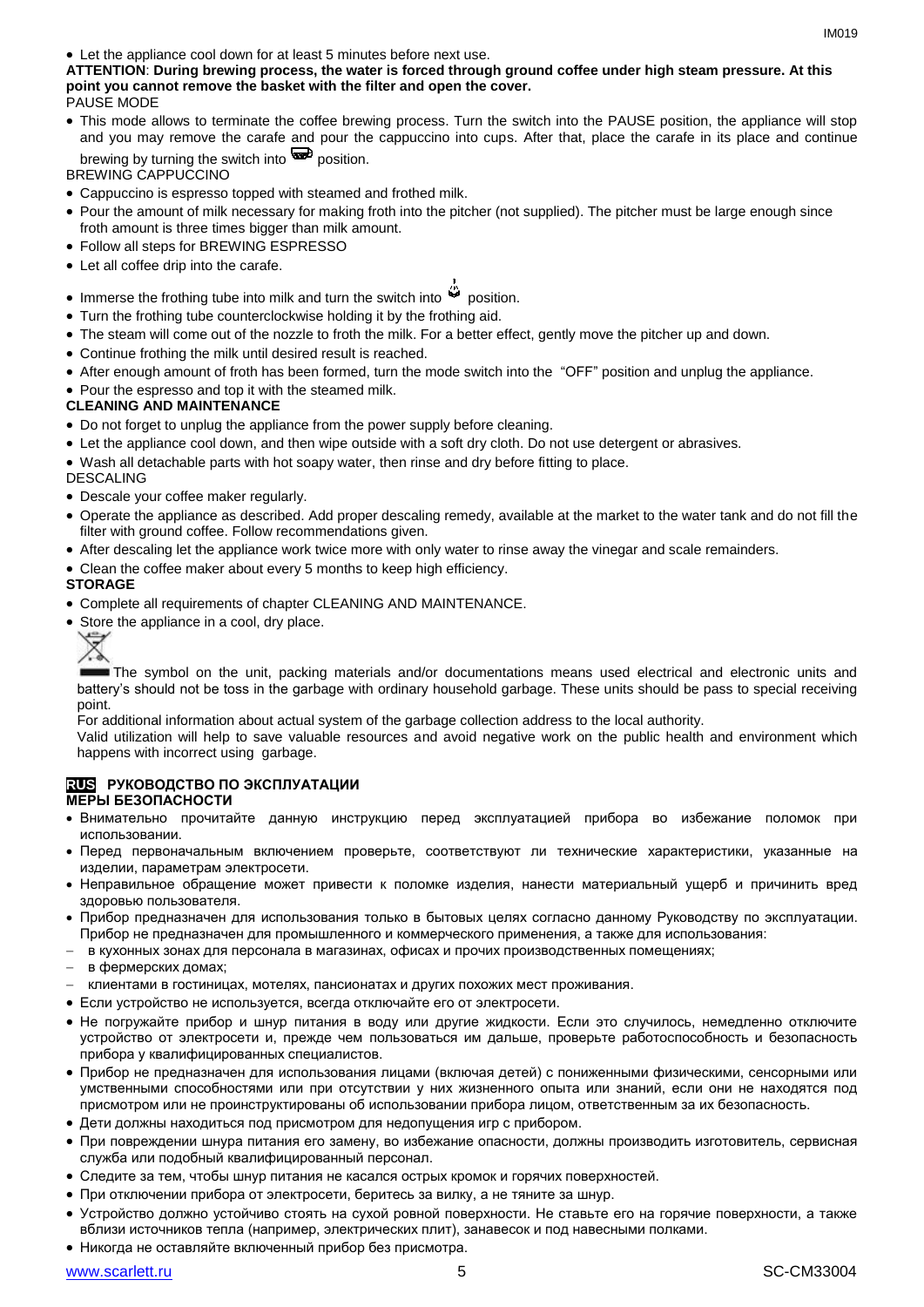- Не касайтесь горячих поверхностей.
- Во избежание поражения электрическим током и поломок прибора, используйте только принадлежности, входящие в комплект поставки.
- Включайте кофеварку, только когда кофейник установлен на место.
- Для варки кофе заливайте только холодную воду.
- Не используйте кофейник в иных целях и не ставьте ее на газовые и электрические плиты и в микроволновые печи.
- Не пытайтесь самостоятельно ремонтировать прибор или заменять какие-либо детали. При обнаружении неполадок обращайтесь в ближайший Сервисный центр.

**ВНИМАНИЕ:** Отверстие резервуара не должно быть открыто во время использования прибора.

- Если изделие некоторое время находилось при температуре ниже 0ºC, перед включением его следует выдержать в комнатных условиях не менее 2 часов.
- Производитель оставляет за собой право без дополнительного уведомления вносить незначительные изменения в конструкцию изделия, кардинально не влияющие на его безопасность, работоспособность и функциональность.
- Дата производства указана на изделии и/или на упаковке, а также в сопроводительной документации.

### **ПОДГОТОВКА К РАБОТЕ**

- Распакуйте прибор и установите его на твердую ровную поверхность.
- Промойте все съемные части теплой водой.
- Чтобы кофе имел превосходный вкус, проведите 2-3 рабочих цикла с водой, не засыпая кофе в фильтр.

### **РАБОТА**

КОФЕ ЭСПРЕССО

- Процесс приготовления кофе заключается в пропускании горячей воды через молотый кофе под высоким давлением пара. Это придает напитку неповторимый аромат и ярко выраженный вкус.
- Откройте крышку резервуара для воды, для этого поверните ее против часовой стрелки.

 С помощью мерной колбы наполните кофеварку необходимым количеством воды: для двух или четырех чашек. **ВНИМАНИЕ:** Всегда отключайте прибор от сети во время заполнения его водой. Следите, чтобы вода не переливалась через край кофеварки.

**ВНИМАНИЕ:** Не включайте кофеварку без воды.

- Плотно закройте крышку резервуара.
- С помощью ложки насыпьте необходимое количество молотого кофе в фильтр и, не утрамбовывая, разровняйте его.
- Установите фильтр в воронку.
- Воронку вставьте в кофеварку, чтобы ручка воронки совпадала с положением ━ <sup>т∆SERT</sup> и поверните против часовой<br>стрелки до упора, таким образом, чтобы ручка воронки находилась в положении

стрелки до упора, таким образом, чтобы ручка воронки находилась в положении  $^{^{\mathrm{LOCK}}}$ 

- Поставьте мерную колбу на подставку для сбора жидкости. Убедитесь, что отверстие в крышке мерной колбы совпадает с носиком воронки.
- Проверьте, чтобы подача пара была перекрыта (крайнее левое положение сопла для подачи пара).
- Установите переключатель режимов работы в положение « », при этом должен загореться световой индикатор работы.

**ВНИМАНИЕ:** Не прикасайтесь к стальным частям кофеварки во время работы - они горячие.

- После окончания приготовления снимите мерную колбу с подставки и разлейте кофе в чашки.
- Перед извлечением фильтра с воронкой необходимо выпустить пар, для этого поверните переключатель в позицию "OFF". Пар будет выходить через сопло подачи пара. Когда весь пар выйдет и фильтр с воронкой остынут, достаньте INSERT

их, повернув ручку воронки по часовой стрелке до положения → INSERT

- **ВНИМАНИЕ:** Будте осторожны выходящий из сопла пар очень горячий.
- Фильтр можно промыть, не вынимая из воронки, для этого закрепите его в воронке с помощью фиксатора фильтра
- Перед следующим использованием сделайте перерыв не менее 5 минут, чтобы прибор успел остыть.
- **ВНИМАНИЕ:** Во время заваривания, пока вода под давлением пара проходит через молотый кофе, нельзя вынимать воронку с фильтром и открывать крышку.

ФУНКЦИЯ ПАУЗА

 Данная функция позволяет остановить работу кофеварки во время приготовления кофе. Переведите переключатель в положение "PAUSE", процесс приготовление кофе остановится, вы можете снять колбу с кофе и разлить его по чашкам. После это необходимо поставить колбу на место и продолжить приготовление кофе, установив переключатель в положение « »

КОФЕ КАПУЧИНО

- Для приготовления капучино используют кофе эспрессо с добавлением пены из горячего молока.
- Налейте в кружку (не входит в комплект) необходимое для приготовления пены количество молока. Кружка должна быть достаточно большой, поскольку пена в три раза превышает по объему молоко.
- Повторите все пункты раздела ПРИГОТОВЛЕНИЕ КОФЕ ЭСПРЕССО.
- Дайте остаткам кофе стечь в колбу.
- Опустите сопло подачи пара в молоко и переведите переключатель режимов работы в положение « ».
- Поверните сопло подачи пара против часовой стрелки, держитесь при этом за ручку сопла.
- Выходящий из сопла пар начнет вспенивать молоко. Для улучшения эффекта перемещайте кружку вверх, вниз.
- Продолжайте вспенивать молоко до желаемого результата.
- После образования достаточного количества пены переведите переключатель режимов работы в положение "OFF" и отключите прибор от электросети.
- Разлейте кофе в чашки и положите сверху молочную пену.

### **ОЧИСТКА И УХОД**

www.scarlett.ru 6 SC-CM33004 Всегда отключайте прибор от электросети перед очисткой.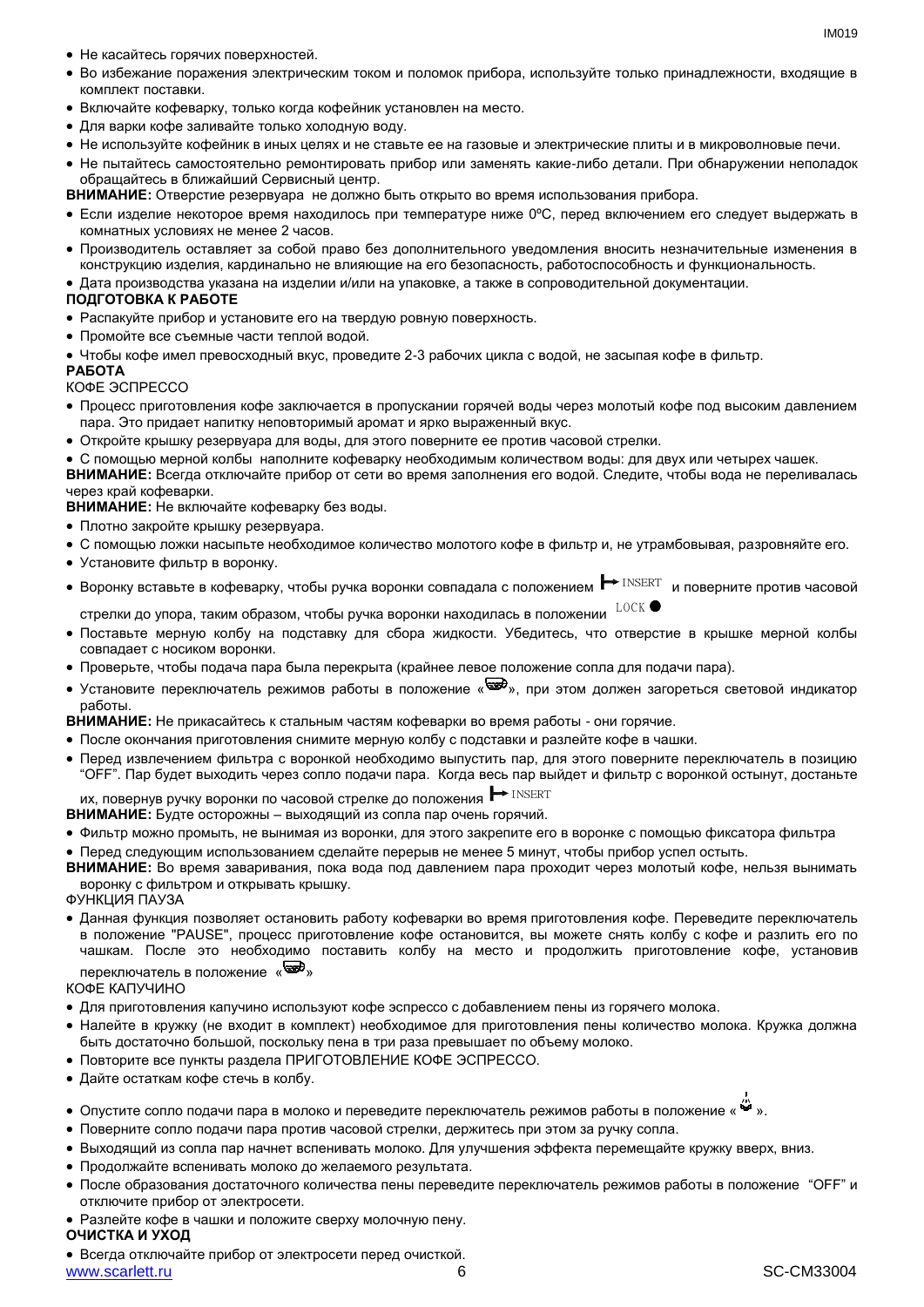- Дайте кофеварке полностью остыть и протрите внешние поверхности сухой мягкой тканью. Не используйте агрессивные химические или абразивные вещества.
- Вымойте все съемные части горячей водой с моющим средством для посуды, тщательно промойте и протрите их насухо перед установкой на место.
- Для очистки капучинатора. Снимите наконечник с купучинатора и поставьте под него подходящий сосуд. Дождитесь, когда загорится индикатор готовности кофеварки, после этого включите подачу пара, примерно на 2 минуты. Затем отключите подачу пара и выключите кофеварку. Дайте кофеварке остыть примерно 10-15 минут.

УДАЛЕНИЕ НАКИПИ

- Регулярно очищайте кофеварку от накипи.
- Для удаления накипи используйте рекомендованные средства, которые можно приобрести в торговой сети, и строго следуйте указаниям на их упаковке.
- Тщательно промойте кофеварку. Для этого налейте в резервуар чистой воды и, не засыпая кофе, включите прибор. Повторите цикл еще раз.
- Производите очистку не реже, чем раз в 5 месяцев.

### **ХРАНЕНИЕ**

- Выполните требования раздела ОЧИСТКА И УХОД.
- Храните прибор в сухом чистом месте.



Данный символ на изделии, упаковке и/или сопроводительной документации означает, что использованные электрические и электронные изделия и батарейки не должны выбрасываться вместе с обычными бытовыми отходами. Их следует сдавать в специализированные пункты приема.

Для получения дополнительной информации о существующих системах сбора отходов обратитесь к местным органам власти.

Правильная утилизация поможет сберечь ценные ресурсы и предотвратить возможное негативное влияние на здоровье людей и состояние окружающей среды, которое может возникнуть в результате неправильного обращения с отходами.

### **UA ІНСТРУКЦІЯ З ЕКСПЛУАТАЦІЇ**

- Шановний покупець! Ми вдячні Вам за придбання продукції торговельної марки SCARLETT та довіру до нашої компанії. SCARLETT гарантує високу якість та надійну роботу своєї продукції за умови дотримання технічних вимог, вказаних в посібнику з експлуатації.
- Термін служби виробу торгової марки SCARLETT у разі експлуатації продукції в межах побутових потреб та дотримання правил користування, наведених в посібнику з експлуатації, складає 2 (два) роки з дня передачі виробу користувачеві. Виробник звертає увагу користувачів, що у разі дотримання цих умов, термін служби виробу може значно перевищити вказаний виробником строк.

### **ЗАХОДИ БЕЗПЕКИ**

- Уважно прочитайте дану інструкцію перед експлуатацією приладу, щоб запобігти поломок при використанні.
- Перш ніж увімкнути прилад, перевірте, чи відповідають технічні характеристики, вказані на виробі, параметрам електромережі.
- Невiрне використання може призвести до поломки виробу, завдати матеріального урону та шкоди здоров'ю користувача.
- Прилад призначений для використання тільки в побутових цілях. Прилад не призначений для промислового та комерційного застосування, а також для використання:
- у кухонних зонах для персоналу в магазинах, офісах та інших виробничих приміщеннях;
- у фермерських будинках;
- клієнтами у готелях, мотелях, пансіонатах та інших схожих місцях проживання.
- Якщо прилад не використовується, завжди вимикайте його з мережі.
- Не занурюйте прилад та шнур живлення у воду чи інші рідини. Якщо це відбулося, негайно вимкніть прилад з мережі, та перед тим, як користуватися ним далі, перевірте працездатність та безпеку приладу у кваліфікованих фахівців.
- Прилад не призначений для використання особами (у тому числі дітей) зі зниженими фізичними, сенсорними чи розумовими здібностями або за відсутності в них життєвого досвіду чи знань, якщо вони не знаходяться під наглядом чи не проінструктовані про використання приладу особою, що відповідає за їхню безпеку.
- Діти повинні знаходитись під наглядом задля недопущення ігор з приладом.
- У разі пошкодження кабелю живлення, його заміну, з метою запобігання небезпеці, повинен виконувати виробник або уповноважений їм сервісний центр, або аналогічний кваліфікований персонал.
- Стежте за тим, щоби шнур живлення не торкався гострих крайок та гарячих поверхонь.
- Під час вимикання приладу з мережі тримайтеся рукою за вилку, не тягніть за шнур.
- Пристрій має стійко стояти на сухій рівній поверхні. Не ставте його на гарячі поверхні, а також поблизу джерел тепла (наприклад, електричних плит), фіранок та під навісними полицями.
- Ніколи не залишайте ввімкнений прилад без догляду.
- Не торкайтеся гарячих поверхонь.
- Щоб запобігти враженню електричним струмом та пошкодження приладу, використовуйте тільки устаткування, що входить до комплекту.
- Вмикайте кавоварку, тільки коли лоток та колба / чашки для готової кави встановлені на місце.
- Для приготування кави споживайте тільки холодну воду.
- Не використовуйте колбу з термостійкого скла з іншою метою, та не ставте її на газові, електричні плити та в микрохвильові печі.Не мийте колбу у посудомийній машині.
- Обладнання відповідає вимогам Технічного регламенту обмеження використання деяких небезпечних речовин в електричному та електронному обладнанні.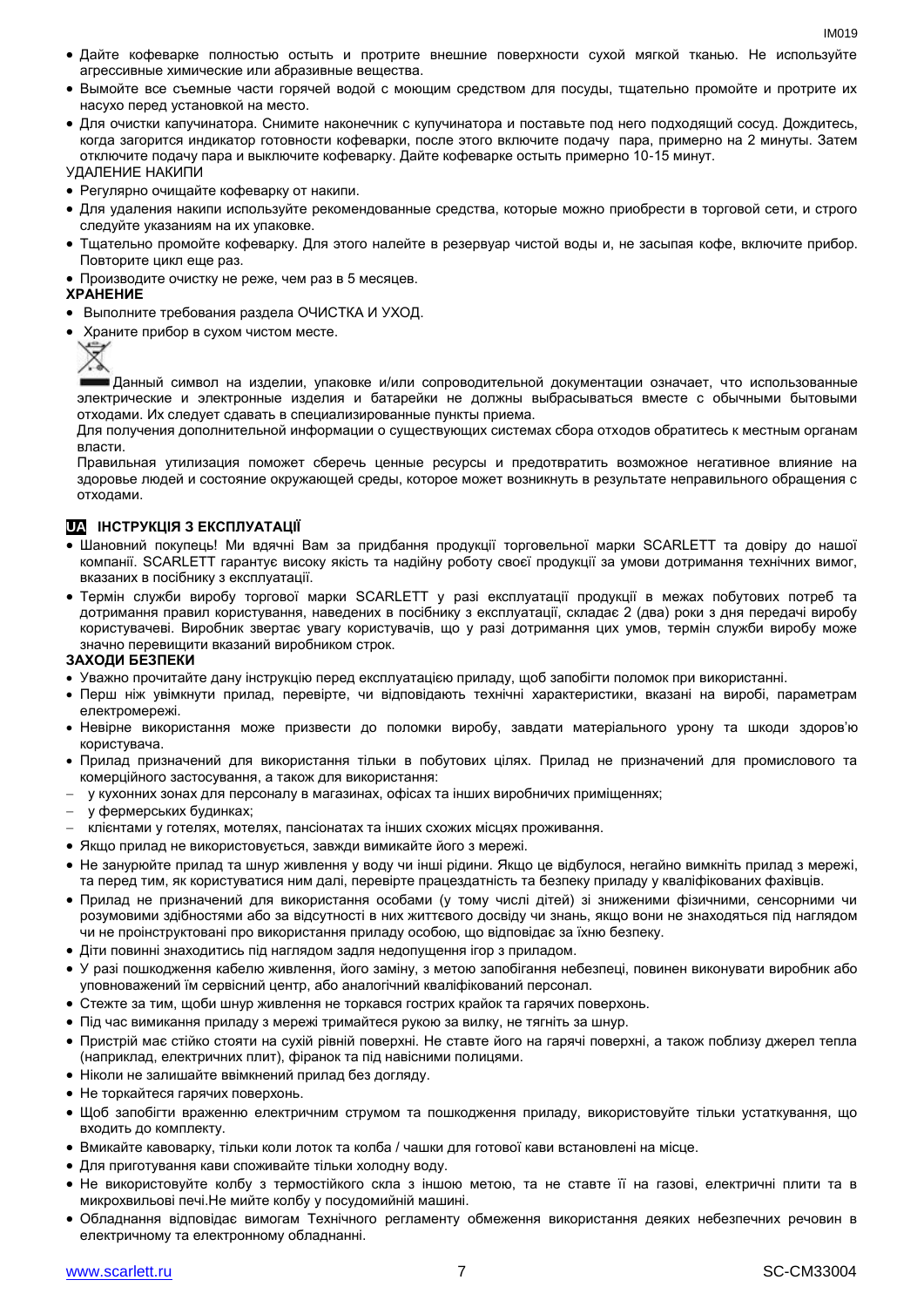Не намагайтеся самостійно ремонтувати прилад або замінювати які-небудь деталі. При виявленні неполадок звертайтеся в найближчий Сервісний центр.

**УВАГА:** Отвір резервуару не повинен бути відкритим під час використання приладу.

- Якщо виріб деякий час знаходився при температурі нижче 0ºC, перед увімкненням його слід витримати у кімнаті не менше 2 годин.
- Виробник залишає за собою право без додаткового повідомлення вносити незначні зміни до конструкції виробу, що кардинально не впливають на його безпеку, працездатність та функціональність.
- Дата виробництва вказана на виробі та/або на упаковці, а також у супровідній документації.

### **ПІДГОТОВКА ДО РОБОТИ**

- Розпакуйте прилад і встановіть його на тверду рівну поверхню.
- Промийте всі знімні частини теплою водою.

Щоб кава мала чудовий смак, виконайте 2-3 робочих цикли з водою, не засипаючи кави у фільтр.

### **РОБОТА**

- КАВА ЕСПРЕСО
- Процес приготування кави полягає в пропусканні гарячої води через мелену каву під високим тиском пари. Це додає напою неповторного аромату та яскраво вираженого смаку.
- Відкрийте кришку резервуару для води, для цього поверніть її проти годинникової стрілки.
- За допомогою мірної колби наповніть кавоварку необхідною кількістю води: для двох або чотирьох чашок.

**УВАГА:** Завжди відключайте прилад від електромережі під час заповнення його водою. Стежте, щоб вода не переливалася через край кавоварки.

**УВАГА:** Не вмикайте кавоварку без води.

- Щільно закрийте кришку резервуара.
- За допомогою ложки насипте необхідну кількість меленої кави в фільтр та, не притискаючи кави, розрівняйте її.
- Вставте фільтр у воронку.
- Воронку вставте в кавоварку, щоб ручка воронки співпадала з положенням  $\blacktriangleright$ <sup>INSERT</sup> і поверніть проти годинникової LOCK

стрілки до упору, так, щоб ручка воронки знаходилася в положенні

- Поставте мірну колбу на підставку для збору рідини. Переконайтеся, що отвір у кришці мірної колби співпадає з носиком воронки.
- Перевірте, щоб подача пари була перекрита (крайнє ліве положення сопла для подачі пари).
- Встановіть перемикач режимів роботи в положення « », при цьому повинен засвітитися світловий індикатор роботи.

**УВАГА:** Не торкайтеся сталевих частин кавоварки під час роботи - вони гарячі.

- Після закінчення приготування, зніміть мірну колбу з підставки та розлийте каву в чашки.
- Перед тим, як вийняти фільтр з воронкою, необхідно випустити пару, для цього поверніть перемикач у позицію "OFF". Пара виходитиме через сопло подачі пари. Коли вся пара вийде і фільтр з воронкою охолонуть, дістаньте їх, повернувши ручку воронки за годинниковою стрілкою до положення INSERT

**УВАГА:** Будьте обережні – пара, що виходить із сопла, дуже гаряча.

- Фільтр можна промити, не виймаючи його із воронки, для цього закріпить його у воронці за допомогою фіксатора фільтру
- Перед наступним використанням зробіть перерву не менше 5 хвилин, щоб прилад встиг охолонути.

**УВАГА:** Під час заварювання, поки вода під тиском пари проходить через мелену каву, не можна виймати воронку із фільтром та відкривати кришку.

ФУНКЦІЯ ПАУЗА

 Ця функція дозволяє зупинити роботу кавоварки під час приготування кави. Переведіть перемикач у положення "PAUSE", процес приготування кави зупиниться, Ви зможете зняти колбу з кавою та розлити її у чашки. Після цього

необхідно поставити колбу на місце та продовжити приготування кави, встановивши перемикач у положення « » КАВА КАПУЧИНО

- Для приготування капучино використовують каву еспресо з додаванням піни із гарячого молока.
- Налийте в чашку (не входить до комплекту) необхідну для приготування піни кількість молока. Чашка повинна бути достатньо великою, оскільки піна в три рази перевищує за об'ємом молоко.
- Повторите всі пункти розділу ПРИГОТУВАННЯ КАВИ ЕСПРЕСО.
- Дайте залишкам кави стекти в колбу.
- Опустіть сопло подачі пари в молоко та переведіть перемикач режимів роботи в положення «  $\ddot{w}$  ».
- Поверніть сопло подачі пари проти годинникової стрілки, тримайтеся при цьому за ручку сопла.
- Пара, що виходить з сопла, почне пінити молоко. Для поліпшення ефекту пересувайте склянку вгору, вниз.
- Продовжуйте пінити молоко до бажаного результату.
- Після утворення достатньої кількості піни переведіть перемикач режимів роботи в положення "OFF" і відключіть прилад від електромережі.
- Розлийте каву в чашки і покладіть зверху молочну піну.

### **ОЧИЩЕННЯ ТА ДОГЛЯД**

- Завжди вимикайте прилад з електромережі перед очищенням.
- Нехай кавоварка повністю охолоне, після чого протріть зовнішні поверхні сухою м'якою тканиною. Не використовуйте агресивні хімічні чи абразивні речовини.
- Вимийте усі знімні частини гарячою водою з миючим засобом для посуду, ретельно промийте та протріть їх насухо перед установкою на місце.
- ВИДАЛЕННЯ НАКИПУ
- Регулярно очищайте кавоварку від накипу.

www.scarlett.ru 8 and 8 SC-CM33004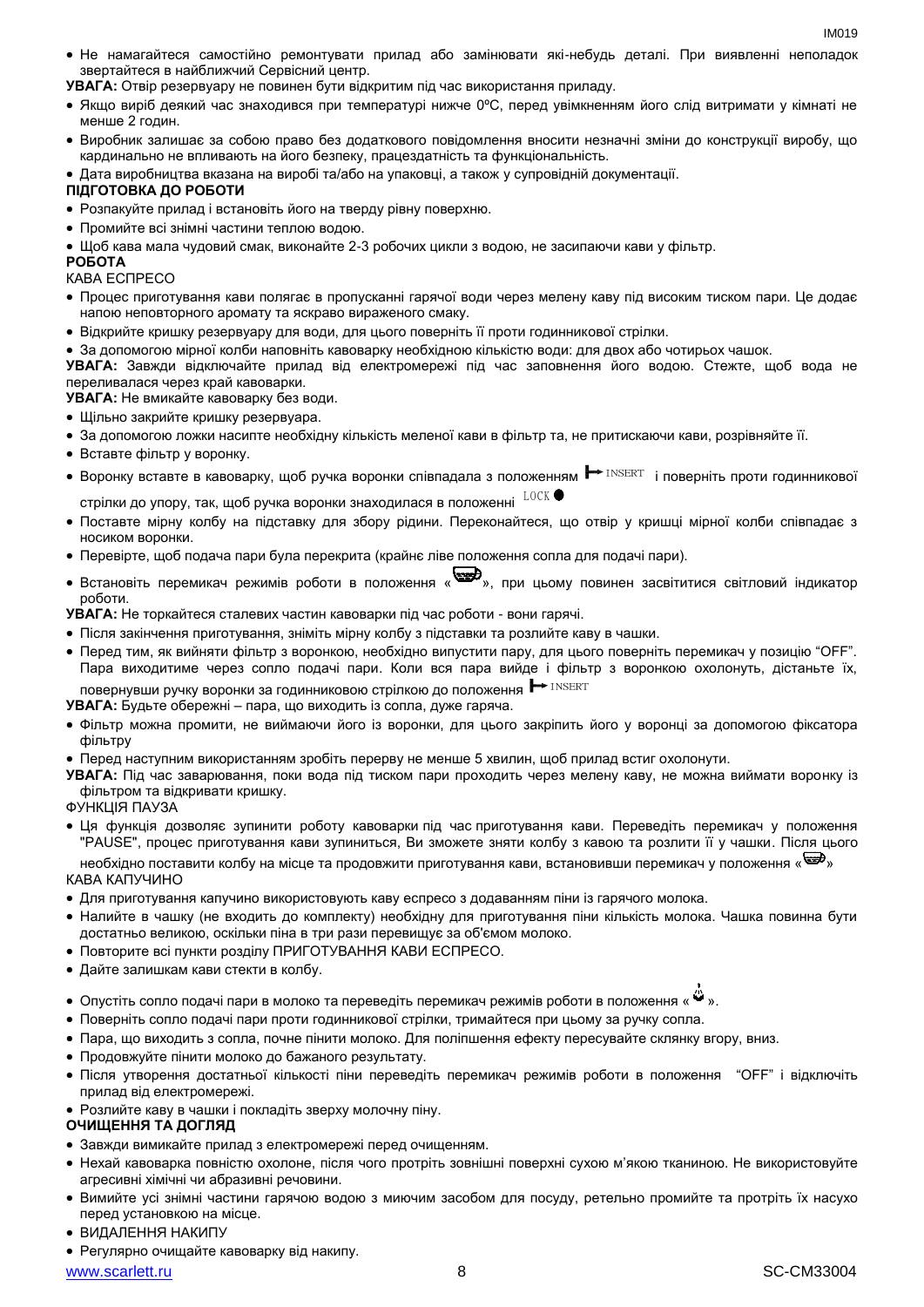- IM<sub>019</sub>
- Для видалення накипу використовуйте рекомендовані засоби, які можна придбати у торгівельній мережі, та ретельно дотримуйтеся инструкції на їх упаковці.
- Ретельно промийте кавоварку. Для цього налийте у резервуар чистої води і, не засипаючи кави, ввімкніть прилад. Повторіть цикл ще раз.
- Очищайте кавоварку не менш, ніж раз на 5 місяців.

### **ЗБЕРЕЖЕННЯ**

- Виконайте вимоги розділу ОЧИЩЕННЯ ТА ДОГЛЯД.
- Зберігайте прилад у сухому прохолодному місці.



Цей символ на виробі, упаковці та/або в супровідній документації означає, що електричні та електронні вироби, а також батарейки, що були використані, не повинні викидатися разом із звичайними побутовими відходами. Їх потрібно здавати до спеціалізованих пунктів прийому.

Для отримання додаткової інформації щодо існуючих систем збору відходів зверніться до місцевих органів влади. Належна утилізація допоможе зберегти цінні ресурси та запобігти можливому негативному впливу на здоров'я людей і стан навколишнього середовища, який може виникнути в результаті неправильного поводження з відходами.

### **KZ ПАЙДАЛАНУ ЖӨНІНДЕГІ НҰСҚАУЛЫҚ**

- Құрметті сатып алушы! SCARLETT сауда таңбасының өнімін сатып алғаныңыз үшін және біздің компанияға сенім артқаныңыз үшін Сізге алғыс айтамыз. Іске пайдалану нұсқаулығында суреттелген техникалық талаптар орындалған жағдайда, SCARLETT компаниясы өзінің өнімдерінің жоғары сапасы мен сенімді жұмысына кепілдік береді.
- SCARLETT сауда таңбасының бұйымын тұрмыстық мұқтаждар шеңберінде пайдаланған және іске пайдалану нұсқаулығында келтірілген пайдалану ережелерін ұстанған кезде, бұйымның қызмет мерзімі бұйым тұтынушыға табыс етілген күннен бастап 2 (екі) жылды құрайды. Аталған шарттар орындалған жағдайда, бұйымның қызмет мерзімі өндіруші көрсеткен мерзімнен айтарлықтай асуы мүмкін екеніне өндіруші тұтынушылардың назарын аударады.

### **ҚАУІПСІЗДІК ШАРАЛАРЫ**

- Пайдалану кезінде бұзылмауы үшін құралды қолданудың алдында осы нұсқауды ықыласпен оқып шығыңыз.
- Алғаш рет іске қосар алдында бұйымда көрсетілген техникалық сипаттамалардың электр желісінің параметрлеріне сәйкес келетін-келмейтінін тексеріңіз.
- Дұрыссыз қолдау бұйымның бұзылуына әкеліп соғуы, заттай зиян іп келтіріп және пайдаланушының денсаулығына зиян тигізуі мүмкін.
- Аспап тек тұрмыстық мақсаттарда ғана пайдалануға арналған. Аспап өнеркәсіптік және сауда-саттық мақсатында қолдануға, сондай-ақ мына жерлерде пайдалануға арналмаған:
- дүкендердегі, кеңселердегі және басқа да өнеркәсіптік үй-жайлардағы қызметкерлерге арналған асүй аймақтарында;
- фермерлердің үйлерінде;
- қонақүйлерде, мотельдерде, пансионаттарда және соларға ұқсас тұрғын жайларда клиенттердің пайдалануына арналмаған.
- Егер құрылғы қолданылмаса, оны электр жүйесінен әрқашан сөндіріп тастаңыз.
- Құралды не бауды суға немесе басқа сұйықтықтарға батырмаңыз. Егер бұл жағдай болса, құрылғыны электр жүйесінен дереу сөндіріп тастаңыз және оны әрі қарай пайдаланбастан бұрын, жұмысқа қабілеттілігі мен құралдың қауіпсіздігін білікті мамандарға тексертіңіз.
- Дене, жүйке не болмаса ақыл-ой кемістігі бар, немесе осы құрылғыны қауіпсіз пайдалану үшін тәжірибесі мен білімі жеткіліксіз адамдардың (соның ішінде балалардың) қауіпсіздігі үшін жауап беретін адам қадағаламаса немесе аспапты пайдалану бойынша нұсқау бермесе, олардың бұл аспапты қолдануына болмайды.
- Балалар аспаппен ойнамауы үшін оларды үнемі қадағалап отыру керек.
- Қуат бауы бүлінген жағдайда, қатерден аулақ болу үшін оны ауыстыруды өндіруші, сервистік қызмет немесе соған ұқсас білікті қызметкерлер іске асыруға тиіс.
- Қоректену бауының өткір жиектер және ыстық үстілерге тимеуін қадағалаңыз.
- Құралды қоректену жүйесінен сөндіргенде шаңышқыны ұстаңыз, ал қоректену бауынан тартпаңыз.
- Құрылғы құрғақ тегіс бетте тұрақты тұруы тиіс. Шәйнекті ыстық үстілерге, сонымен қатар жылу көздеріне жақын маңда (мысалы, электр пештеріне), перделердің және аспалы сөрелердің астында қоймаңыз.
- Қосылған құралды ешуақытта қараусыз қалдырмаңыз.
- Ыстық үстілерге ұстамаңыз.
- Электр тоғының ұруына тап болмау және құралдың бұзбау үшін тек қана бересі жинаққа кіретін керек-жарақтарды ғана қолданыңыз.
- Кофе қайнатқышты тек қана кофе даярлауға арналған тартпа және колба / шыныаяқтар орнына қойылғанда ғана қосыңыз.
- Қофе қайнатуға тек қана салқын суды қолданыңыз.
- Термошыдамды шыны колбаны басқа мақсаттарда қолданбаңыз және оны газды және электрлік плиталарға және микротолқынды пештерге қоймаңыз. Колбаны ыдыс-аяқ жуатын мәшіңде жумаңыз.
- Құрылғыны өз бетіңізше жөндеуге талпынбаңыз. Олқылықтар пайда болса жақын арадағы сервис орталығына апарыңыз.

**ЕСКЕРТУ:** Аспапты пайдаланған кезде шараның аузы ашық тұрмауға тиіс.

- Егер бұйым біршама уақыт 0ºC-тан төмен температурада тұрса, іске қосар алдында оны кем дегенде 2 сағат бөлме температурасында ұстау керек.
- Өндіруші бұйымның қауіпсіздігіне, жұмыс өнімділігі мен жұмыс мүмкіндіктеріне түбегейлі әсер етпейтін болмашы өзгерістерді оның құрылмасына қосымша ескертпестен енгізу құқығын өзінде қалдырады.
- Өндірілген күні өнімде және/немесе қорапта, сондай-ақ қосымша құжаттарда көрсетілген.

### **ЖҰМЫСҚА ДАЙЫНДАУ**

Аспапты орауышынан шығарып, қатты әрі тегіс беткі қабатқа орнатыңыз.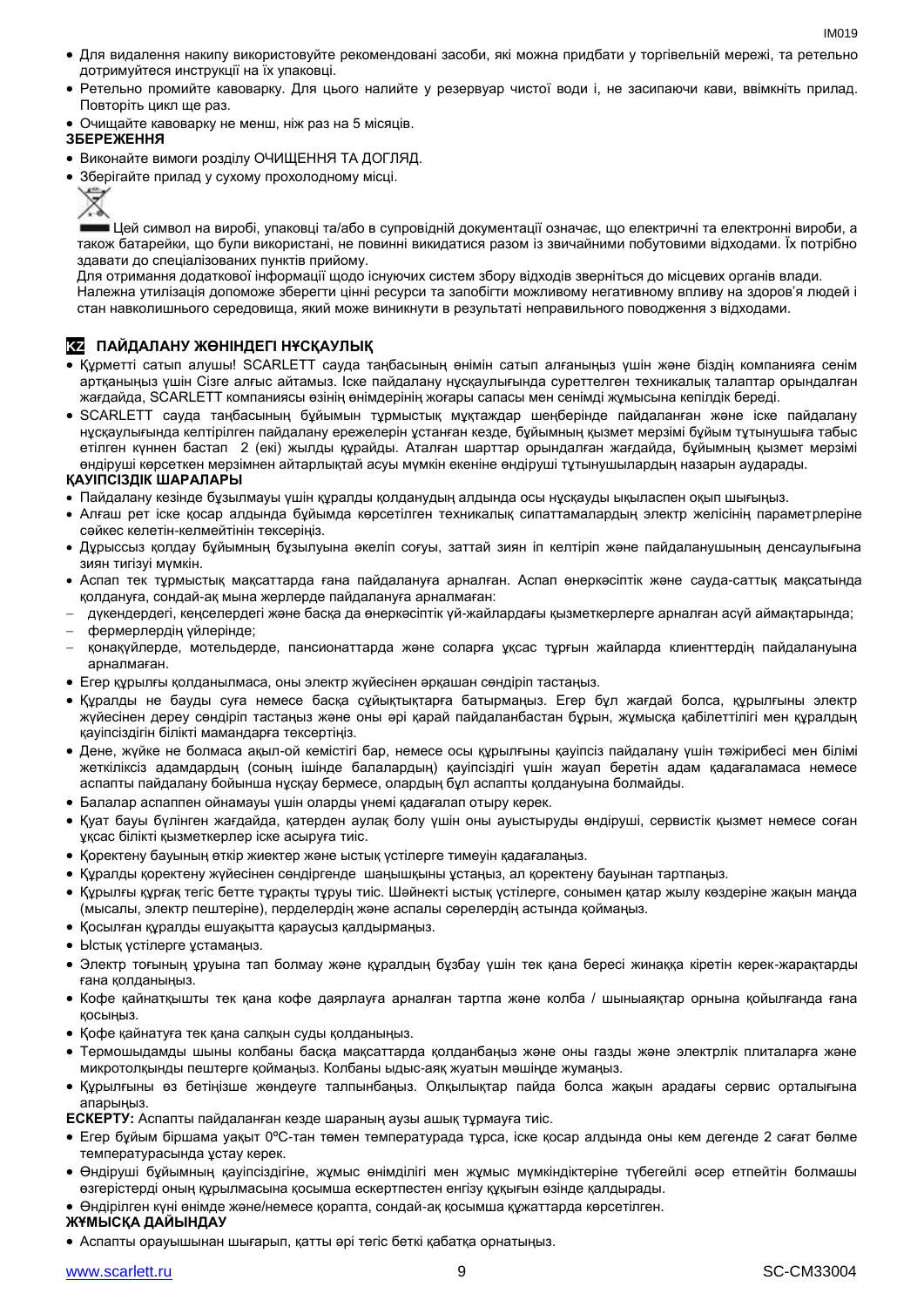- Барлық алмалы бөлшектерін жылы сумен жуыңыз.
- Кофенің дәмі өте жақсы болуы үшін сүзгіге кофе салмастан, су құйып, 2-3 рет жұмыс циклын өткізіңіз.

### **ЖҰМЫСЫ**

ЭСПРЕССО КОФЕСІ

- Кофені дайындау үдерісі қысымы жоғары будың әсерімен ыстық суды тартылған кофе арқылы өткізуден тұрады. Бұл сусынға қайталанбас хош иіс пен айқын білінетін дәм береді.
- Су құятын шараның қақпағын ашыңыз, бұл үшін оны сағат тілінің бағытына қарсы бұрыңыз.
- Өлшер құтының көмегімен кофеқайнатқышқа қажетті мөлшерде су құйыңыз: екі немесе төрт шыныаяқ.

**ЕСКЕРТУ:** Аспапқа су толтырған кезде оны электр желісінен әрқашан да ажыратыңыз. Судың кофеқайнатқыштың ернеуінен асып кетпеуін қадағалаңыз.

**ЕСКЕРТУ:** Кофе қайнатқышты су құймастан іске қоспаңыз.

- Шараның қақпағын тығыздап жабыңыз.
- Сүзгіге тартылған кофенің қажетті мөлшерін қасықпен өлшеп салыңыз да, үстінен тығыздамастан, тегістеп таратыңыз.
- Сүзгіні құйғышқа орнатыңыз.
- Құйғыштың сабы <u>┣ INSERT қалпына сәйкес келетіндей етіп кофеқайнатқышқа құйғышты орнатыңыз да, құйғыштың</u>
	- сабы $^{-{\rm LOCK}}$  қалпында болатындай етіп, тірелгенше сағат тілінің бағытына қарсы бұрыңыз.
- Өлшер құтыны сұйықтық жинауға арналған сауытқа қойыңыз. Өлшер құтының қақпағының аузы құйғыштың шүмегімен сәйкес келетініне көз жеткізіңіз.
- Бу берілуінің жабылғанын тексеріңіз (бу беруге арналған ұңғы сол жақтағы ең шеткі қалыпта орналасады).

## • Жұмыс режимдерін қосқышты «  $\bigoplus_{\lambda}$  қалпына қойыңыз, бұл орайда жұмыс индикатор шамы жануға тиіс.

- **ЕСКЕРТУ:** Кофеқайнатқыш жұмыс істеп тұрғанда оның болат бөлшектерін қолмен ұстамаңыз олар ыстық.
- Кофені дайындап болғаннан кейін өлшер құтыны тұғырынан алыңыз да, кофені шыныаяқтарға құйыңыз.
- Құйғышы бар сүзгіні алардан бұрын буды шығару керек, бұл үшін қосқышты "OFF" қалпына бұрыңыз. Бу берілетін ұңғы арқылы бу шыға бастайды. Бүкіл бу шығып, құйғыш пен сүзгі суыған кезде, құйғыштың сабын сағат тілінің бағытымен  $\text{INSERT}$  бұрып, оларды алып шығыңыз.  $\blacksquare$ 
	-

**ЕСКЕРТУ:** Абай болыңыз – ұңғыдан шығатын бу өте ыстық болады.

- Сүзгіні құйғыштан шығармастан жуу керек, бұл үшін оны сүзгі бекіткішінің көмегімен құйғышқа бекітіңіз.
- Келесі жолы пайдаланар алдында, аспап суып үлгеруі үшін кем дегенде 5 минут үзіліс жасаңыз.
- **ЕСКЕРТУ:** Кофені қайнатқан кезде, бу қысымының астындағы су тартылған кофе арқылы өткен кезде, сүзгі мен құйғышты шығаруға және қақпағын ашуға болмайды.
- КІДІРІС ФУНКЦИЯСЫ
- Бұл функция кофе дайындау кезінде кофе қайнатқыштың жұмысын тоқтатуға мүмкіндік береді. Қосқышты "PAUSE" қалпына ауыстырыңыз, кофе дайындау үдерісі тоқтатылады да, сіз кофе құйылған құтыны алып, кофені шыныаяқтарға құя аласыз. Содан кейін құтыны орнына қойып, кофе дайыдауды жалғастыру керек, ол үшін қосқышты «<sup>•••••</sup>» алпына койыныз.

### КАПУЧИНО КОФЕСІ

- Капучино дайындау үшін ыстық сүт көбігі қосылған эспрессо кофесі пайдаланылады.
- Шыныаяққа (жинаққа кіреді) көбік дайындау үшін қажетті сүттің мөлшерін құйыңыз. Шыныаяқ едәуір үлкен болуға тиіс, себебі көбік көлемі жағынан сүттен үш есе асады.
- ЭСПРЕССО КОФЕСІН ДАЙЫНДАУ тарауының барлық тармақтарын қайталаңыз.
- Кофенің қалдығын құтыға ағуын күтіңіз.
- Бу беретін ұңғыны сүтке матырыңыз да, жұмыс режимдерін қосқышты « » қалпына ауыстырыңыз.
- Бу беретін ұңғыны сағат тілінің бағытына қарсы бұрыңыз, бұл орайда ұңғының сабынан ұстап тұрыңыз.
- Ұңғыдан шығатын бу сүтті көпіршіте бастайды. Әсерін жақсарту үшін стақанды жоғары-төмен қозғаңыз.
- Қалаған нәтижеге жеткенше сүтті көпіршіте берініз.
- Көбік жеткілікті мөлшерде түзілгеннен кейін жұмыс режимдерін қосқышты "OFF" қалпына ауыстырыңыз да, аспапты электр желісінен ажыратыңыз.
- Кофені шыныаяқтарға құйыңыз да, үстінен сүт көбігін салыңыз.

### **ТАЗАЛАУ ЖӘНЕ КҮТІМ**

- Тазалаудың алдында құралды электр жүйесінен әрқашан сөндіріп тастаңыз.
- Кофе қайнатқышқа толық суынуына мұрша беріңіз де құрғақ жұмсақ матамен сыртын сүртіңіз. Агрессивті химиялық не қайрақты заттарды қолданбаңыз.
- Барлық алмалы-салмалы бөліктерді оларды орнына қояр алдында сабынды ыстық сумен жуыңыз және құрғақ етіп сүртіңіз.

### ҚАСПАҚТЫ АРЫЛТУ

- Кофе қайнатқышын қаспақтан ұдайы тазалап тұрыңыз.
- Қаспақтан арылту үшін сауда жүйесінде сатып алуға болатын ұсынылған құралдарды қолданыңыз және олардың орамасындағы нұсқауларды қатаң ұстаныңыз.
- Кофе қайнатқышты мұқият жуыңыз. Ол үшін резервуарға таза су құйыңыз да кофені сеппей, құралды қосыңыз. Циклді тағы бір қайталаңыз.
- Тазалауды 5 айда бір реттен сирек емес жасап тұрыңыз.

### **САҚТАУ**

- ТАЗАЛАУ бөлімінің талабын орындаңыз.
- Құралды құрғақ салқын орында сақтаңыз.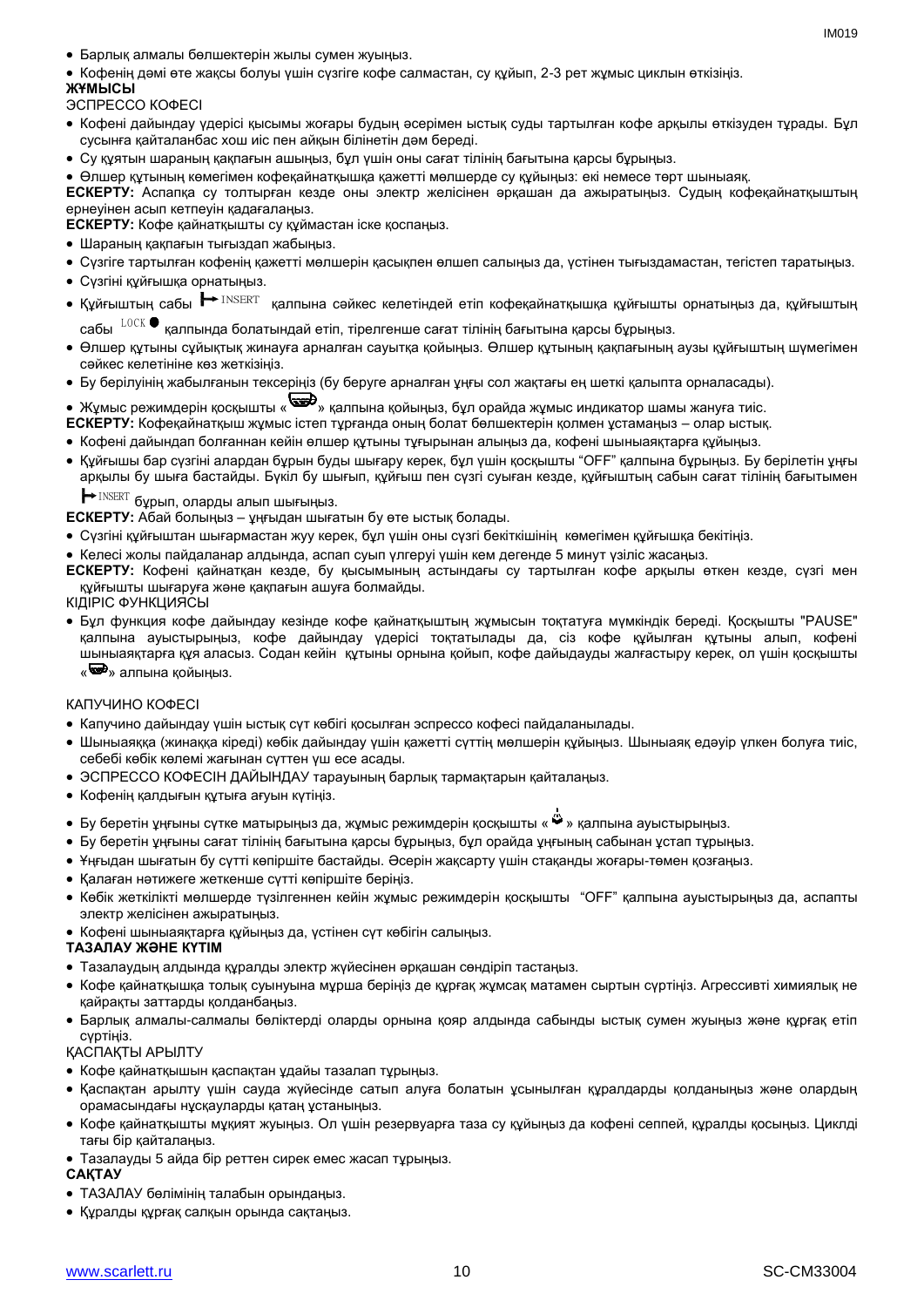

Өнімдегі, қораптағы және/немесе қосымша құжаттағы осындай белгі қолданылған электрлік және электрондық бұйымдар мен батарейкалар кәдімгі тұрмыстық қалдықтармен бірге шығарылмауы керек дегенді білдіреді. Оларды арнайы қабылдау бөлімшелеріне өткізу қажет.

Қалдықтарды жинау жүйелері туралы қосымша мәліметтер алу үшін жергілікті басқару органдарына хабарласыңыз. Қалдықтарды дұрыс кәдеге жарату бағалы ресурстарды сақтауға және қалдықтарды дұрыс шығармау салдарынан адамның денсаулығына және қоршаған ортаға келетін теріс әсерлердің алдын алуға көмектеседі.

### **EST KASUTAMISJUHEND**

### **OHUTUSNÕUANDED**

- Enne teekannu kasutuselevõttu tutvuge tähelepanelikult käesoleva juhendiga. Nii väldite võimalikke vigu ja ohte seadme kasutamisel.
- Enne esimest sisselülitamist kontrollige, kas tootele märgitud tehnilised karakteristikud vastavad vooluvõrgu parameetritele.
- Vale kasutamine võib põhjustada seadme riket, materiaalset kahju, ka teekannu kasutaja tervise kahjustamist.
- Seade on ette nähtud ainult kodukasutamiseks. Seade ei ole ette nähtud tööstuslikuks ja ärialaseks kasutamiseks, samuti kasutamiseks:
- kaupluste, kontorite, ja muude tööruumide personali kööginurkades;
- talumajades:
- klientidel hotellides, motellides, pansionaatides ning muudes sellistes majutuskohtades.
- Eemaldage seade vooluvõrgust ajaks, mil seda ei kasutata.
- Ärge asetage seadet ja toitejuhet vette ja teistesse vedelikesse. Kui seade on vette sattunud, eemaldage seade kohe vooluvõrgust ja pöörduge teeninduskeskuse poole kontrollimiseks.
- Seadet ei tohi kasutada isikud (kaasa arvatud lapsed), kelle füüsilised, tunnetuslikud või vaimsed võimed on alanenud, või kellel puuduvad sellekohased kogemused ja teadmised, kui nad ei ole kontrolli all või kui neid ei ole juhendanud isik, kes vastutab nende ohutuse eest.
- Lapsed peavad olema kontrolli all, ärge lubage lastel seadmega mängida.
- Toitejuhtme vigastuse korral peab selle ohu vältimiseks asendama tootja, tema volitatud teeninduskeskus või muu analoogiline kvalifitseeritud personal.
- Jälgige seda, et juhe ei puutuks vastu teravaid servi ja kuumi pindu.
- Ärge eemaldage seadet vooluvõrgust juhtmest tõmmates vaid alati tuleb hoida kinni juhtme otsas olevast pistikust.
- Asetage seade kuivale tasasele pinnale. Ärge asetage seadet kuumale pinnale. Ärge jätke seadet kuumade kohtade (nt. elektriahju jm), kardinate lähedale ja riiulite alla.
- Ärge jätke töötavat seadet järelvalveta.
- Ärge puudutage kuumi pindu.
- Elektrilöögi saamise ja seadme riknemise vältimiseks ärge kasutage tarvikuid, mis ei kuulu komplekti.
- Lülitage kohvimasin tööle ainult siis, kui lett ja valmis kohvi jaoks kann / tassid on asetatud oma kohale.
- Ärge lülitage seadet mitte kunagi sisse, kui reservuaaris ei ole vett.
- Ärge kasutage kuumakindlast klaasist kannu muuks otstarbeks, ärge pange seda gaasi- või elektripliidile ega mikrolaineahju. Ärge peske kannu nõudepesumasinas.
- Ärge püüdke antud seadet iseseisvalt remontida. Vea kõrvaldamiseks pöörduge lähima teeninduskeskuse poole.
- **TÄHELEPANU:** Reservuaari ava ei tohi seadme kasutamise ajal avatud olla.
- Kui toode on olnud mõnda aega õhutemperatuuril alla 0 ºC, tuleb hoida seda enne sisselülitamist vähemalt 2 tundi toatemperatuuril.
- Tootja jätab endale õiguse teha ilma täiendava teatamiseta toote konstruktsiooni ebaolulisi muudatusi, mis ei mõjuta selle ohutust, töövõimet ega funktsioneerimist.
- Tootmiskuupäev on ära toodud tootel ja/või pakendil, aga ka saatedokumentatsioonis.

### **TÖÖKS ETTEVALMISTAMINE**

- Pakkige seade lahti ning asetage see kõvale tasasele pinnale.
- Peske kõik äravõetavad osad sooja veega puhtaks.
- Et kohvil oleks hea maitse, viige läbi 2 3 töötsüklit ainult veega, kohvi filtrisse puistamata.

### **SEADME TÖÖ**

### ESPRESSOKOHV

- Kohvi valmistamise protsess seisneb sooja vee läbilaskmises jahvatatud kohvist kõrge aururõhuga. See annab joogile kordumatu aroomi ning hästi väljendunud maitse.
- Avage veereservuaari kaas, selleks pöörake seda vastu kellaosuti suunda.
- Mõõtekolvi abil täitke kohvimasin vajaliku veekogusega: kahele või neljale tassile.

**TÄHELEPANU:** Veega täitmise ajaks lülitage seade alati vooluvõrgust välja. Jälgige, et vett ei valguks üle kohvimasina ääre.

### **TÄHELEPANU:** Ärge lülitage kohvimasinat sisse ilma veeta.

- Sulgege tihedalt reservuaari kaas.
- Puistake lusika abil vajalik kogus jahvatatud kohvi filtrisse ning lükake selle pind siledaks ilma kohvi kokku pressimata.
- Asetage filter lehtrisse.
- Lehter asetage kohvimasinasse nii, et lehtri käepide ühtiks asendiga INSERT ning pöörake vastu kellaosuti suunda lõpuni, L O C K

nii et lehtri käepide oleks asendis

- Asetage mõõtekolb vedeliku kogumise alusele. Veenduge, et ava mõõtekolvi kaanes ühtiks lehtri tilaga.
- Kontrollige, et auruotsik oleks suletud (auruotsiku äärmine vasakpoolne asend).

# Viige töörežiimide lüliti asendisse , seejuures peab süttima seadme töötamise valgusindikaator.

**TÄHELEPANU:** Ärge puudutage töötava kohvimasina metallosi – need on kuumad.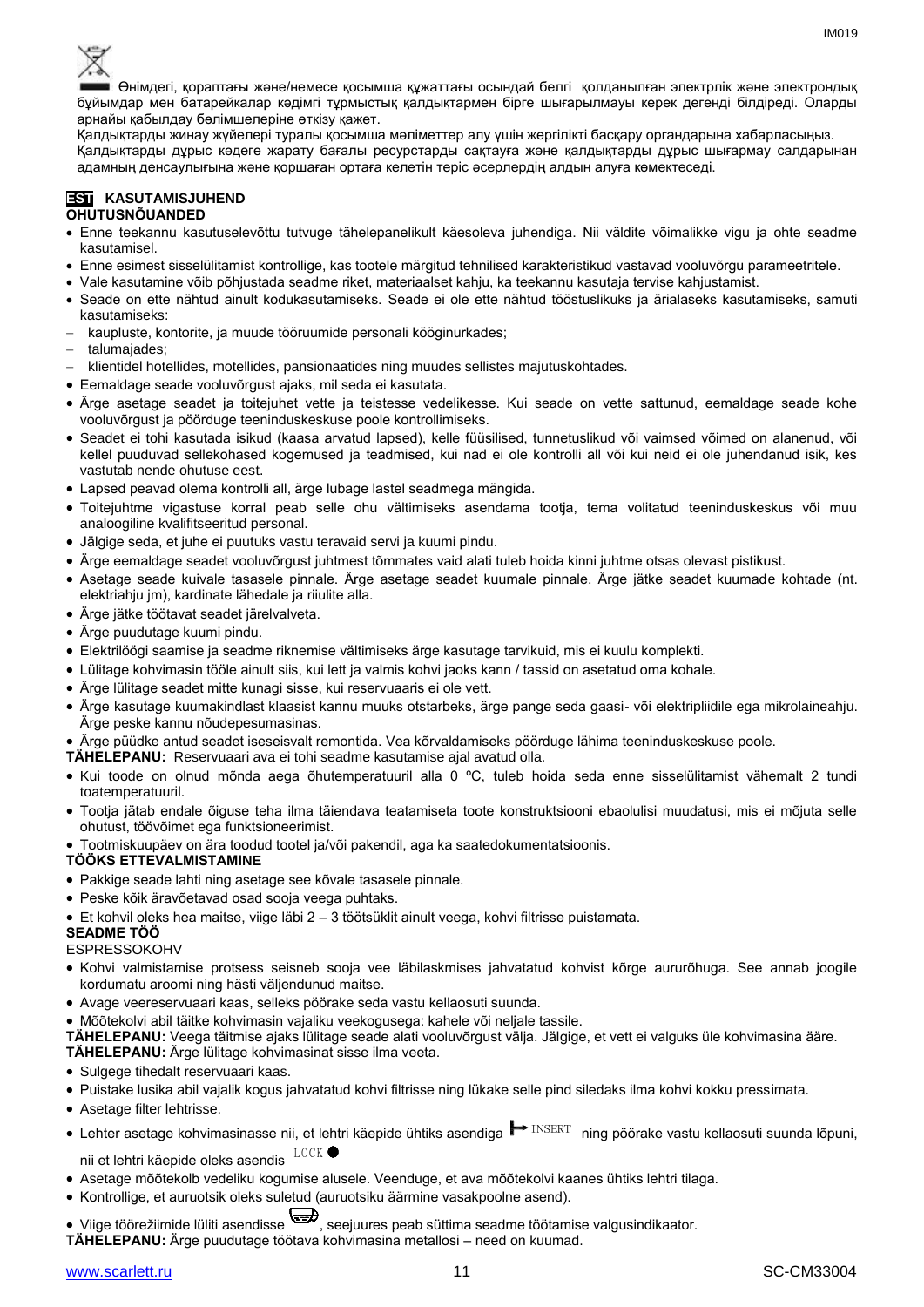- Peale valmistamise lõpetamist võtke mõõtekolb aluselt ning valage kohv tassidesse.
- Enne filtri ja lehtri väljavõtmist tuleb aur välja lasta, selleks pöörake lüliti asendisse "OFF". Aur väljub läbi auruotsiku. Kui kogu aur on väljunud ning filter ja lehter jahtunud, võtke need välja, pöörates lehtri käepidet kellaosuti suunas asendisse INSERT
- **TÄHELEPANU:** Olge ettevaatlik düüsist väljuv aur on väga kuum.
- Filtrit võib pesta lehtrist eemaldamata, selleks kinnitage see lehtrile filtri fiksaatori abil.
- Enne järgmist kasutamist tehke paus vähemalt 5 minutiks, et seade jõuaks jahtuda.

**TÄHELEPANU:** Kohvi keetmise ajal, kuni vesi aururõhu all läbi jahvatatud kohvi voolab, ei tohi eemaldada lehtrit filtriga ning avada seadme kaant.

### PAUSIFUNKTSIOON

 See funktsioon võimaldab peatada kohvimasina töö kohvi valmistamise ajal. Seadke lüliti asendisse PAUSE, kohvi valmistamine peatub ning te võite võtta kannu kohviga ja valada selle tassidesse. Pärast seda on vaja seada kann oma kohale tagasi ning saab jätkata kohvi valmistamist, seades lüliti asendisse « $\overline{\mathbb{S}^D}$ ».

### **CAPPUCCINO**

- Cappuccino valmistamiseks kasutatakse espressokohvi, millele lisatakse kuumast piimast valmistatud vahtu.
- Valage kruusi (ei kuulu komplekti) vahu valmistamiseks vajalik piimakogus. Kruus peab olema piisavalt suur, kuna vahu maht ületab piima mahu kolmekordselt.
- Korrake kõiki alajaotuse ESPRESSOKOHVI VALMISTAMINE punkte.
- Laske kohvijääkidel kolbi tilkuda.
- Asetage auruotsik piima sisse ning viige töörežiimide lüliti asendisse .
- Pöörake auruotsikut vastu kellaosuti suunda, hoidke seejuures kinni auruotsiku käepidemest.
- Auruotsikust väljuv aur hakkab piima vahustama. Efekti suurendamiseks liigutage kruusi üles-alla.
- Jätkake piima vahustamist soovitud tulemuseni.
- Peale vajaliku vahukoguse moodustumist viige töörežiimide lüliti asendisse "OFF" ning lülitage seade vooluvõrgust välja.
- Valage kohv tassidesse ning katke piimavahuga.

### **PUHASTUS JA HOOLDUS**

- Enne puhastamist eemaldage seade vooluvõrgust.
- Laske kohvimasinal täielikult maha jahtuda ja puhastage välispinnad pehme kuiva riidega. Ärge kasutage abrasiivseid puhastusvahendeid ja orgaanilisi lahusteid.
- Peske eemaldatavad osad kuuma seebiveega, loputage hoolikalt ja kuivatage ära enne kohale asetamist.

KATLAKIVI EEMALDAMINE

- Puhastage regulaarselt kohvimasina katlakivist.
- Katlakivi eemaldamiseks kasutage spetsiaalseid vahendeid, mis on saadavad kauplustest. Katlakivi eemaldusvahendite kasutamisel järgige nende tootja kasutusjuhiseid.
- Peske kohvimasin hoolikalt. Selleks valage reservuaari puhas vesi. Ärge pange masinasse kohvi. Lülitage seade sisse. Korrake protseduuri.
- Puhastage kohvmasinat vähemalt iga 5 kuu järel.

### **HOIDMINE**

- Täitke nõudmised PUHASTUS.
- Hoidke seade jahedas kuivas kohas.



Antud sümbol tootel, pakendil ja/või saatedokumentatsioonis tähendab, et kasutatud elektrilisi ja elektroonilisi tooteid ja patareisid ei tohi ära visata koos tavaliste olmejäätmetega. Need tuleb anda ära spetsialiseeritud vastuvõtupunktidesse. Täiendava informatsiooni saamiseks olemasolevatest jäätmete kogumise süsteemidest pöörduge kohalike võimuorganite poole.

Õige utiliseerimine aitab hoida kokku hinnalisi ressursse ning ennetada võimalikku negatiivset mõju inimeste tervisele ja ümbritseva keskkonna olukorrale, mis võib tekkida jäätmete ebaõige käitlemise tulemusel.

### **LV LIETOŠANAS INSTRUKCIJA DROŠĪBAS NOTEIKUMI**

- Pirms ierīces ekspluatācijas uzmanīgi izlasiet doto lietošanas instrukciju, lai izvairītos no bojājumu radīšanas lietošanas laikā.
- Pirms pirmās ieslēgšanas pārbaudiet, vai tehniskie parametri, kas norādīti uz izstrādājuma, atbilst elektrotīkla parametriem
- Nepareiza ierīces lietošana var radīt tās bojājumus, materiālus zaudējumus un lietotāja veselības kaitējumus.
- Ierīce paredzēta izmantošanai tikai sadzīves vajadzībām. Ierīce nav paredzēta rūpnieciskai vai komerciālai izmantošanai, kā arī izmantošanai:
- veikalu personāla virtuves zonās, birojos un citās ražošanas telpās;
- lauksaimnieku mājās;
- klientiem viesnīcās, moteļos, pansionātos un līdzīgās apmešanās vietās.
- Vienmēr atvienojiet ierīci no elektrotīkla ja Jūs to neizmantojat.
- Negremdējiet ierīci un barošanas vadu ūdenī vai kādā citā šķidrumā. Ja tas ir noticis nekavējoties atvienojiet ierīci no elektrotīkla, pirms turpmākas ierīces izmantošanas pārbaudiet tā darbaspēju un drošību pie kvalificētiem speciālistiem.
- Ierīcei stabili jāatrodas uz sausas līdzenas virsmas. Nenovietojiet ierīci uz karstām virsmām, kā arī siltuma avotu (piem. elektrisko plītiņu), aizkaru tuvumā un zem piekaramiem plauktiem.
- Lai atslēgtu ierīci no elektrotīkla, velciet aiz kontaktdakšas, nevis aiz vada aiz vada.
- Barošanas vada bojājuma gadījumā, drošības pēc, tā nomaiņa jāuztic ražotājam, servisa dienestam vai analoģiskam kvalificētam personālam
- Sekojiet, lai barošanas vads nepieskartos asām malām vai karstām virsmām.
- Atvienojot ierīci no elektrotīkla velciet aiz kontaktdakšas, nevis aiz vada.

www.scarlett.ru 12 SC-CM33004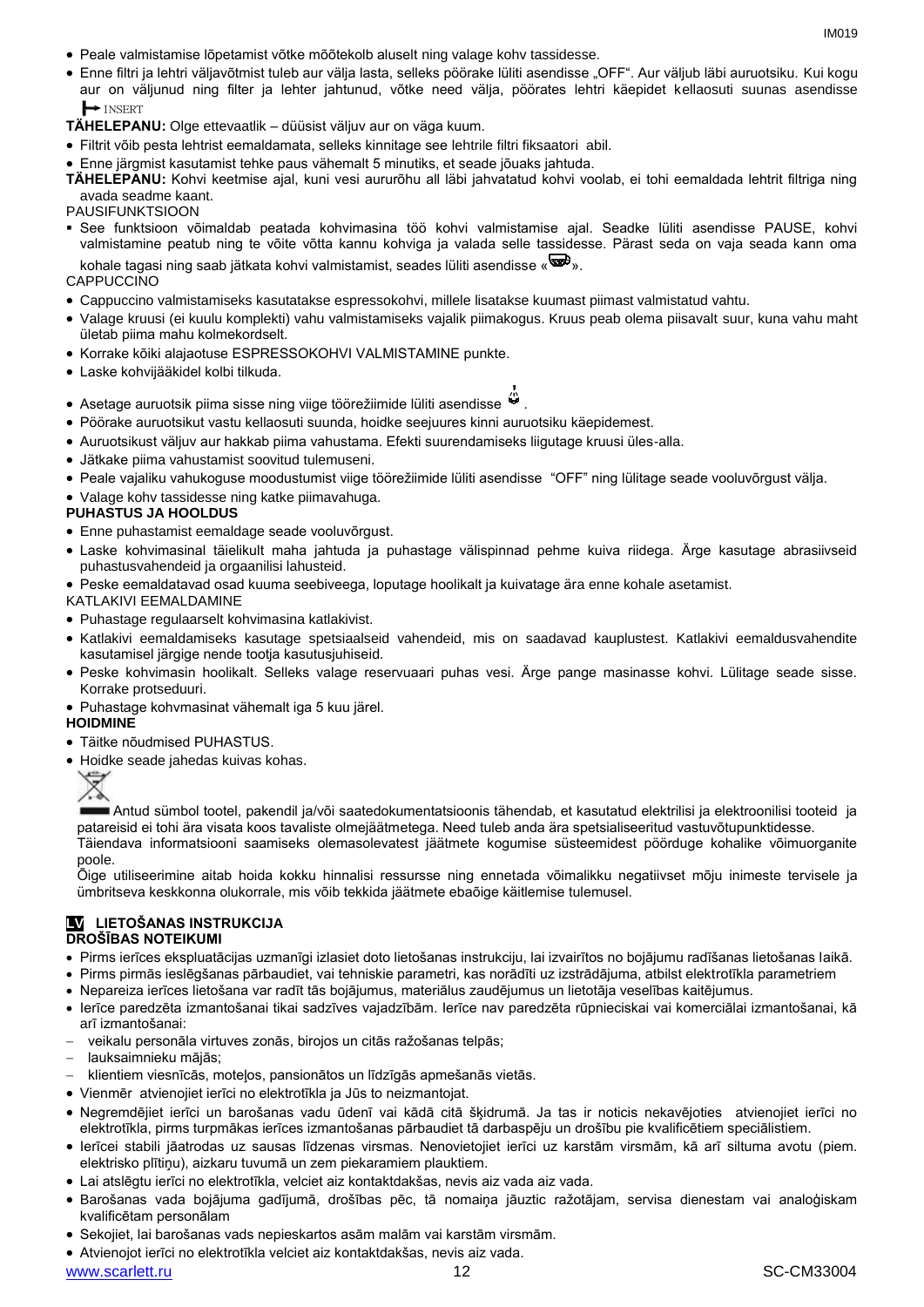IM<sub>019</sub>

- Ierīcei jābūt stabili novietotai uz sausas, līdzenas virsmas. Nenovietojiet to uz karstām virsmām, kā arī blakus siltuma avotiem (piemēram, elektriskām plītīm), aizkariem un zem piekaramajiem griestiem.
- Nekad neatstājiet ieslēgtu ierīci bez uzraudzības.
- Nepieskarieties pie karstām virsmām.
- Lai izvairītos no elektrostrāvas triecena un ierīces bojājumiem, izmantojiet tikai tos piederumus, kas ietilpst tās komplektā.
- Kafijas aparātu ieslēdziet tikai tad, ja tekne un kolba / tasītes pagatavotajai kafijai ir uzstādītas.
- Izmantojiet ierīci tikai tad, ja rezervuārā ir ūdens.
- Neizmantojiet krūku no termoizturīgā stikla citiem mērķiem, kā arī nenovietojiet to uz gāzes vai elektroplītīm un mikroviļņu krāsnīs. Nemazgājiet kolbu trauku mazgāšanas mašīnā.
- Necentieties patstāvīgi labot ierīci vai nomainīt jebkādas detaļas. Ierīces bojājuma gadījumā dodieties uz tuvāko Servisa centru.

**UZMANĪBU:** Rezervuāra atvere nedrīkst būt atvērta ierīces izmantošanas laikā.

- Ja izstrādājums kādu laiku ir atradies temperatūrā zem 0ºC, pirms ieslēgšanas tas ir jāpatur istabas apstākļos ne mazāk kā 2 stundas.
- Ražotājs patur sev tiesības bez papildu brīdinājuma ieviest izstrādājuma konstrukcijā nelielas izmaiņas, kas būtiski neietekmē tā drošību, darbspēju un funkcionalitāti.
- Ražošanas datums ir norādīts uz izstrādājuma un/vai iepakojuma, kā arī pavaddokumentos.

### **SAGATAVOŠANA DARBAM**

- Izņemiet ierīci no iepakojuma un novietojiet to uz cietas līdzenas virsmas.
- Nomazgājiet visas noņemamās daļas ar siltu ūdeni.
- Lai panāktu lielisku kafijas garšu, izpildiet 2-3 darba ciklus ar ūdeni, neieberot kafiju filtrā.

### **DARBĪBA**

### ESPRESSO KAFIJA

- Kafijas pagatavošanas process noris, izlaižot karstu ūdeni caur malto kafiju zem augsta tvaika spiediena. Tas piešķir kafijai neatkārtojamu aromātu un spilgti izteiktu garšu.
- Atveriet ūdens rezervuāra vāku, pagriežot to pretēji pulksteņrādītāja virzienam.
- Ar mērtrauka palīdzību iepildiet kafijas aparātā nepieciešamo ūdens daudzumu: divām vai četrām tasītēm.

**UZMANĪBU:** Vienmēr atvienojiet ierīci no tīkla, kamēr tajā tiek iepildīts ūdens. Sekojiet, lai ūdens neplūstu pāri kafijas aparāta malām.

**UZMANĪBU:** Neieslēdziet kafijas aparātu, ja tajā nav ūdens.

- Cieši aizveriet rezervuāra vāku.
- Ar karoti ieberiet nepieciešamo maltās kafijas daudzumu filtrā un, nepiespiežot, izlīdziniet to.
- Ievietojiet filtru piltuvē.
- Piltuvi ievietojiet kafijas aparātā tā, lai piltuves rokturis sakristu ar stāvokli ➡ INSERT un pagrieziet pretēji pulksteņrādītāja<br>virzienam līdz atdurei, lai piltuves rokturis atrastos stāvoklī 「LOCK virzienam līdz atdurei, lai piltuves rokturis atrastos stāvoklī  $^{LOGK}$
- Novietojiet mērtrauku uz šķidruma savākšanas paliktņa. Pārliecinieties, ka atvere mērtrauka vākā sakrīt ar piltuves snīpīti.
- Pārbaudiet, lai tvaika padeve būtu bloķēta (tvaika padeves sprausla galējā kreisajā stāvoklī).
- Uzstādiet darba režīmu pārslēgu stāvoklī " (مصلح ", iedegsies darba gaismas indikators.

**UZMANĪBU:** nepieskarieties kafijas aparāta metāla daļām ierīces darbības laikā, jo tās ir karstas.

- Pēc pagatavošanas beigām noņemiet mērtrauku no paliktņa un ielejiet kafiju tasītēs.
- Pirms filtra un piltuves izņemšanas ir jāizlaiž tvaiks, pagriežot pārslēgu stāvoklī "OFF". Tvaiks izplūdīs caur tvaika padeves sprauslu. Kad viss tvaiks izplūdīs un filtrs ar piltuvi atdzisīs, izņemtie tos, pagriežot piltuves rokturi pulksteņrādītāja virzienā līdz stāvoklim **+** INSERT INSERT

**UZMANĪBU:** Esiet piesardzīgi – no sprauslas izplūstošais tvaiks ir ļoti karsts.

- Filtru var izmazgāt, neizņemot no piltuves. Šim nolūkam nostipriniet to piltuvē ar filtra fiksatoru
- Pirms nākamās izmantošanas izdariet pārtraukumu ne mazāku par 5 minūtēm, lai ierīce pagūtu atdzist.
- **UZMANĪBU:** Pagatavošanas laikā, kamēr ūdens zem spiediena plūst cauri maltajai kafijai, nedrīkst izņemt piltuvi ar filtru un atvērt vāku

### PAUZES FUNKCIJA

 Šī funkcija ļauj apturēt ierīces darbību kafijas pagatavošanas laikā. Pārslēdziet slēdzi stāvoklī "PAUSE", kafijas pagatavošanas process tiks apturēts, jūs varat izņemt trauku ar kafiju un saliet to pa tasītēm. Pēc tam trauks ir jāievieto atpakaļ un jāturpina kafijas pagatavošana, uzstādot pārslēgu stāvoklī « »

### KAPUČĪNO KAFIJA

- Kapučīno pagatavošanai izmanto espresso kafiju, pievienojot tai karsta piena putas.
- Ielejiet krūzē (neietilpst komplektā) putu pagatavošanai nepieciešamo piena daudzumu. Krūzei jābūt pietiekami lielai, jo putas pēc apjoma trīs reizes pārsniedz pienu.
- Izpildiet visus sadaļas ESPRESSO KAFIJAS PAGATAVOŠANA punktus.
- Ļaujiet kafijas atliekām notecēt traukā.
- Ievietojiet tvaika padeves sprauslu pienā un pārslēdziet darba režīmu pārslēgu stāvoklī " ".
- Pagrieziet tvaika padeves sprauslu pretēji pulksteņrādītāja virzienam, turot sprauslas rokturi.
- No sprauslas izplūstošais tvaiks sāks putot pienu. Efekta uzlabošanai pārvietojiet krūzi uz augšu, uz leju.
- Turpiniet putot pienu līdz vēlamajam rezultātam.
- Pēc pietiekama putu daudzuma izveidošanās pārslēdziet darba režīmu pārslēgu stāvoklī "OFF" un atvienojiet ierīci no elektrotīkla.
- Salejiet kafiju tasītēs un pārklājiet ar piena putām.

## **TĪRĪŠANA UN APKOPE**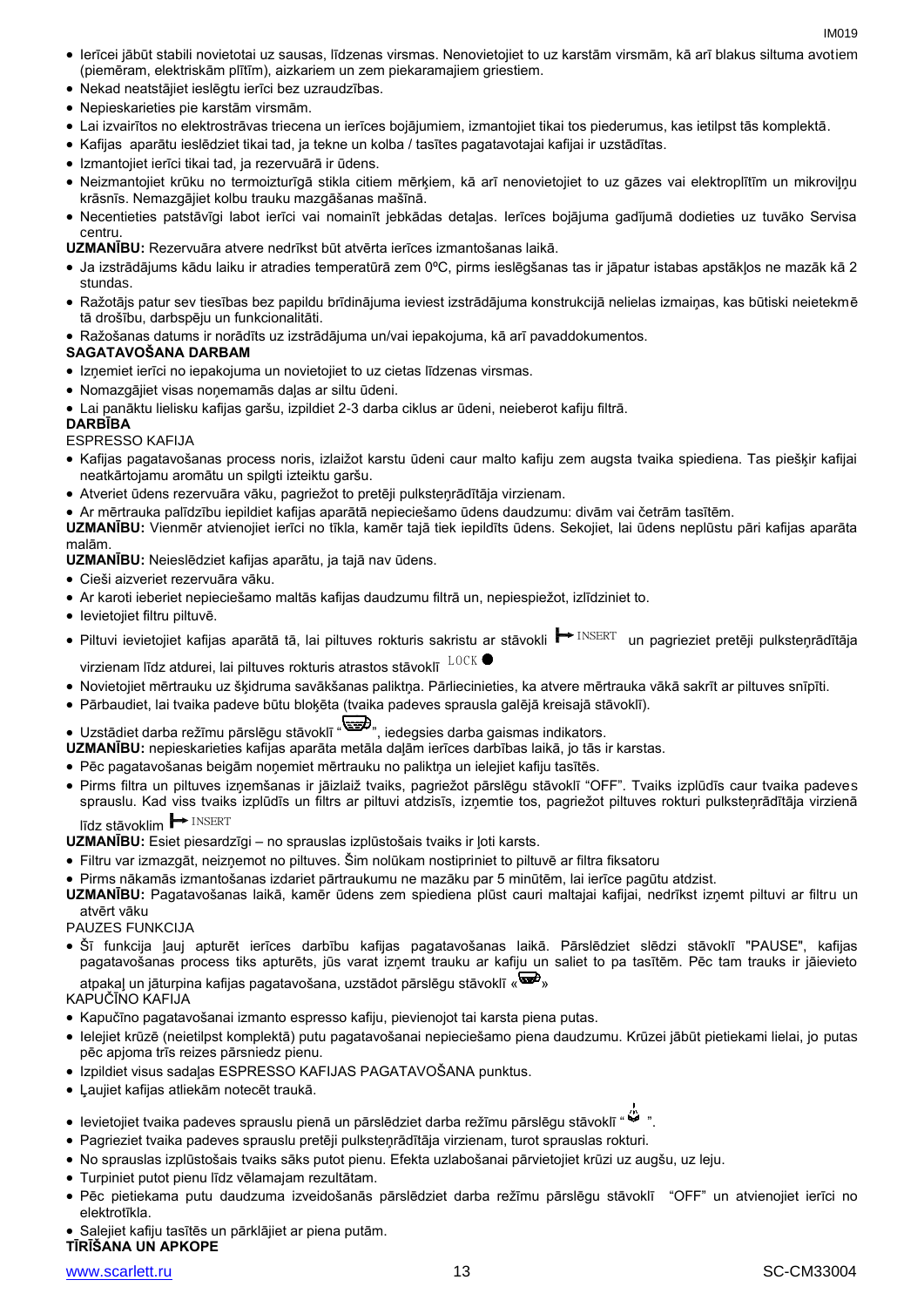- Vienmēr atvienojiet ierīci no elektrotīkla pirms tā tīrīšanas.
- Ļaujiet kafijas aparātam pilnīgi atdzist un noslaukiet ārējās virsmas ar sausu, mīkstu drānu. Neizmantojiet agresīvus ķīmiskus un abrazīvus tīrīšanas līdzekļus.
- Nomazgājiet visas noņemamās daļas ar karstu ūdeni un ziepēm, kārtīgi noskalojiet un pirms uzstādīšanas vietā nožāvējiet pilnībā sausas.

KATLAKMENS LIKVIDĒŠANA

- Regulāri attīriet kafijas aparātu no katlakmens.
- Lai likvidētu katlakmeni, izmantojiet ieteiktos līdzekļus, kurus iespējams iegādāties tirdzniecības tīklos, stingri sekojiet norādījumiem, kas norādīti uz to iepakojuma.
- Kārtīgi noskalojiet kafijas aparātu. Šim nolūkam ielejiet rezervuārā tīru ūdeni, neieberot kafiju ieslēdziet ierīci. Atkārtojiet ciklu vēl vienu reizi.
- Veiciet attīrīšanu ne retāk kā vienu reizi 5 mēnešos.

### **GLABĀŠANA**

- Izpildiet TĪRĪŠANA UN APKPOPE sadaļas nosacījumus.
- Glabājiet ierīci sausā vēsā vietā.



Šis simbols uz izstrādājuma, iepakojuma un/vai pavaddokumentiem nozīmē, ka nolietotus elektro- vai elektroniskos izstrādājumus un baterijas nedrīkst izmest kopā ar parastajiem sadzīves atkritumiem. Tie ir jānodod specializētajos pieņemšanas punktos.

Lai iegūtu papildu informāciju par esošajām atkritumu savākšanas sistēmām, vērsieties vietējā pašvaldībā.

Pareiza utilizācija palīdzēs saglabāt vērtīgus resursus un novērst iespējamo negatīvo ietekmi uz cilvēku veselību un apkārtējās vides stāvokli, kas var rasties nepareizas rīkošanās ar atkritumiem rezultātā.

### **LT VARTOTOJO INSTRUKCIJA SAUGUMO PRIEMONĖS**

- Prietaiso gedimams išvengti prieš pirmąjį naudojimą atidžiai perskaitykite šią instrukciją.
- Prieš įjungdami prietaisą pirmą kartą įsitikinkite, ar prietaiso etiketėje nurodytos techninės charakteristikos atitinka tinklo parametrus.
- Neteisingai naudodamiesi gaminiu, Jūs galite jį sugadinti, patirti nuostolių arba pakenkti savo sveikatai.
- Prietaisas nėra skirtas pramoninėms ir komercinėms reikmėms, taip pat naudoti:
- parduotuvių, biurų ir kitų gamybinių patalpų personalo virtuvių zonose;
- ūkininkų namuose;
- klientams ligoninėse, moteliuose, pensionatuose ir kitose gyvenamosiose vietose.
- Nesinaudodami prietaisu, visada išjunkite jį iš elektros tinklo.
- Nenardinkite prietaiso ir maitinimo laido į vandenį bei kitus skysčius. Įvykus tokiai situacijai, nedelsdami išjunkite prietaisą iš elektros tinklo ir nesinaudokite juo, kol jo darbingumą ir saugumą nepatikrins kvalifikuoti specialistai.
- Prietaisas nėra skirtas naudoti fizinę, jutiminę ar protinę negalią turintiems asmenims (įskaitant vaikus) ar patirties ir žinių neturintiems asmenims, jei jų neprižiūri ar jų dėl eksploatavimo neinstruktuoja už prietaiso saugą atsakingas asmuo.
- Vaikus reikia prižiūrėti, kad jie nežaistų prietaisu.
- Pažeistą maitinimo laidą, siekiant išvengti pavojaus, turi pakeisti gamintojas, techninės priežiūros tarnyba ar kvalifikuotas personalas.
- Pasirūpinkite, kad elektros laidas neliestų aštrių kampų ir karštų paviršių.
- Traukdami kištuką iš elektros lizdo, niekada netempkite laido.
- Prietaisas turi tvirtai stovėti ant sauso lygaus paviršiaus. Nestatykite kavos virimo aparato ant karštų paviršių bei šalia šilumos šaltinių (pvz., elektrinių viryklių), užuolaidų ir po pakabinamosiomis lentynomis.
- Niekada nepalikite įjungto prietaiso be priežiūros.
- Nelieskite karštų prietaiso paviršių.
- Nenaudokite neįeinančių į prietaiso komplektą reikmenų, nes kitaip elektros srovė gali Jus nutrenkti arba prietaisas gali būti pažeistas.
- Jjunkite kavos virimo aparatą tik tada, kai padėklas, kavos talpa bei puodeliai yra savo vietose.
- Nesinaudokite prietaisu, jeigu vandens rezervuare nėra vandens.
- Nenaudokite vandens talpos iš temperatūrai atsparaus stiklo kitiems tikslams ir nestatykite jos ant dujinių ir elektrinių viryklių ir į mikrobangų krosneles.Neplaukite vandens talpos indų plovimo mašinose.
- Nebandykite savarankiškai remontuoti prietaiso arba keisti jo detalių. Atsiradus gedimams kreipkitės į artimiausią Serviso centrą.
- **DĖMESIO:** Naudojant aparatą, talpos anga turi būti uždaryta.
- Jeigu gaminys kai kurį laiką buvo laikomas žemesnėje nei 0 ºC temperatūroje, prieš įjungdami prietaisą palaikykite jį kambario temperatūroje ne mažiau kaip 2 valandas.
- Gamintojas pasilieka teisę be atskiro perspėjimo nežymiai keisti įrenginio konstrukciją išsaugant jo saugumą, funkcionalumą bei esmines savybes.
- Gamybos data nurodyta ant gaminio ir (arba) pakuotėje, taip pat lydinčioje dokumentacijoje.

### **PARUOŠIMAS NAUDOJIMUI**

- Išpakuokite aparatą ir padėkite jį ant plokščio pagrindo.
- Šiltu vandeniu išplaukite visas išimamas konstrukcines dalis
- Norėdami užtikrinti puikų kavos skonį, 2-3 procedūras atlikite nepildami į filtrą kavos.

### **NAUDOJIMAS**

- **RUOŠIANT "ESPRESSO" KAVĄ**
- "Espresso" unikalus kavos paruošimo būdas, kai karštas vanduo praleidžiamas pro kavą esant aukštam garų slėgiui. Tai suteikia subtilų aromatą ir nuostabų skonį.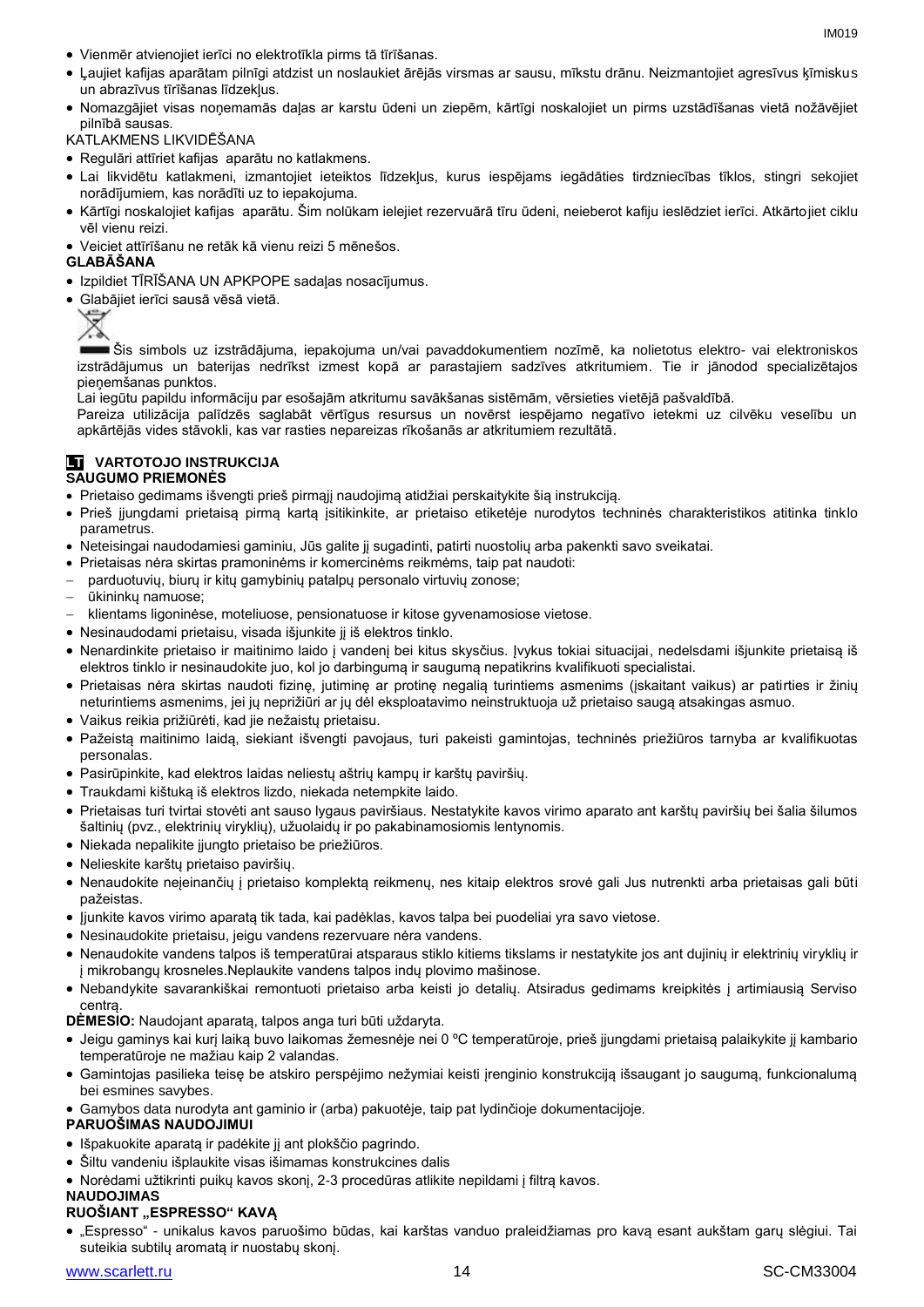- Nuimkite vandens talpos dangtelį, pasukdami prieš laikrodžio rodyklę.
- Naudodami grafiną, įpilkite į talpą reikiamą vandens kiekį: 2 ar 4 puodeliams.
- **DĖMESIO:** visada išjunkite prietaisą, kai pilsite vandenį. Įsitikinkite, kad vanduo nebėgtų pro kraštus
- Atgal uždėkite vandens talpos dangtelį
- **DĖMESIO:** Neįjunkite kavos ruošimo aparato į jį neįpylę vandens.
- Įberkite reikiamą kavos kiekį į filtrą ir paskirstykite ją vienodai. Kavos nesuspauskite.
- Idėkite filtrą į krepšelį.
- Įdėkite krepšelį į kavos aparatą, kad rankenėlė būtų sutaptų su reikiama ➡ INSERT padėtimi ir pasukite ją pilnai į dešinę, kol ji<br>užfiksuoiama <sup>LOCK</sup> padėtimi užfiksuojama <sup>LOCR</sup> padėtimi
- Padėkite grafiną ant skysčių surinkimo padėklo. Įsitikinkite, kad dangtelio anga sutaptų su krepšelio vamzdeliu.
- Įsitikinkite, kad būtų užkimštas putojimo vamzdelis (putojimo priemonė toliausiai kairėje pusėje)
- Nustatykite režimo jungiklį padėtimi, kad įsijungtų šviesos indikatorius.
- **DĖMESIO:** Ruošiant kavą nelieskite metalinių kavos aparato detalių, nes jos bus labai karštos.
- Baigę, nuimkite nuo padėklo grafiną ir įpilkite kavą į puodelius.
- Prieš išimdami filtrą, išleiskite garą. Norėdami tai atlikti, jungiklį nustatykite "OFF" (išjungta) padėtimi. Garas išeis pro putojimo vamzdelį. Išleidę garą ir, kai atvėso filtras ir krepšelis, išimkite juos sukdami rankenėlę pagal laikrodžio rodyklę INSERT nadátimi

 $\rightarrow$  INSERT padėtimi.

**DĖMESIO:** Saugokitės iš antgalio išeinančių karštų garų.

- Filtrą galite išskalauti neišimdami jo iš krepšelio. Norėdami tai padaryti, filtrą krepšelyje pritvirtinkite filtro fiksatoriumi.
- Norėdami pasinaudoti aparatu dar kartą, leiskite jam atvėsti mažiausiai 5 min.

**DĖMESIO:** Ruošimo metu vanduo praleidžiamas pro kavą esant aukštam slėgiui. Šiuo momentu negalėsite išimti krepšelio su filtru ir atverti dangtelio.

"PAUSE" (pauzė) režimas

• Ruošiant kavą, šiuo režimu galima nutraukti šią procedūrą. pasukite jungiklį "PAUSE" (pauzė) padėtimi, aparatas sustos ir jūs galėsite išimti grafiną ir į puodelius įpilti "kapučino" kavą. Tada padėkite grafiną į vietą ir tęskite pradėtą kavos ruošimo procedūrą, nustatydami jungiklį **procedūrą**, nustatydami

"KAPUČINO" RUOŠIMAS

- "Capuccino" "espresso" kava pagardinta viršuje nusistovinčiu garintu ir putojančiu pienu.
- Į ąsotėlį (netiekiamas) įpilkite reikiamą pieno kiekį, kurį garinsite. Ąsotėlis turi būti pakankamai didelis, nes putų susidaro tris kartus daugiau nei įpilta pieno.
- · Atlikite visus veiksmus, kaip ir "ESPRESSO RUOŠIMO" atveju.
- Leiskite visai kavai subėgti į grafiną.
- Panardinkite putojimo vamzdelį į pieną ir pasukite jungiklį padėtimi.
- Pasukite putojimo vamzdelį prieš laikrodžio rodyklę, laikydami jį putojimo priemone.
- Garas išeis pro antgalį pieno garinimui. Aukštyn žemyn judinant ąsotėlį, susidarys daugiau putų
- Toliau garinkite pieną, kol pasieksite reikiamą rezultatą.
- Kai susidarys pakankamai putų, pasukite režimo jungiklį "OFF" padėtimi ir išjunkite apartą.
- Ipilkite "espresso" ir ant viršaus užpilkite garinto pieno.

### **72BVALYMAS IR PRIEŽIŪRA**

- Prieš valydami prietaisą visada išjunkite jį iš elektros tinklo.
- Palaukite, kol kavos virimo aparatas visiškai atvės ir nuvalykite išorinius paviršius sausu minkštu audiniu. Nenaudokite agresyvių cheminių arba šveitimo medžiagų.
- Išplaukite visas nuimamąsias dalis karštu vandeniu su indų plovimo priemone, kruopščiai išskalaukite ir sausai nuvalykite prieš statydami į vietą.

NUKALKINIMAS

- Reguliariai valykite kavos virimo aparatą nuo kalkių nuosėdų.
- Kalkių nuosėdoms pašalinti naudokite rekomenduojamas priemones, kurias galima įsigyti prekybos tinkle, ir griežtai laikykitės nurodymų ant pakuotės.
- Kruopščiai išplaukite kavos virimo aparatą. Įpilkite į rezervuarą švaraus vandens ir, neįberdami kavos, įjunkite prietaisą. Pakartokite ciklą dar kartą.
- Valykite ne rečiau kaip kartą per 5 mėnesius.
- **SAUGOJIMAS**
- Atlikite visus "VALYMAS IR PRIEŽIŪRA" skyriaus reikalavimus.
- Prietaisą laikykite sausoje vėsioje vietoje.



Šis simbolis ant gaminio, pakuotėje ir (arba) lydinčioje dokumentacijoje reiškia, kad naudojami elektriniai ir elektroniniai gaminiai bei baterijos neturėtų būti išmetami (išmestos) kartu su įprastinėmis buitinėmis atliekomis. Juos (jas) reikėtų atiduoti specializuotiems priėmimo punktams.

Norint gauti papildomos informacijos apie galiojančias atliekų surinkimo sistemas, kreipkitės į vietines valdžios institucijas. Teisingai utilizuojant atliekas, sutaupysite vertingų išteklių ir apsaugosite žmonių sveikatą ir aplinką nuo neigiamo poveikio, galinčio kilti netinkamai apdorojant atliekas.

www.scarlett.ru 15 SC-CM33004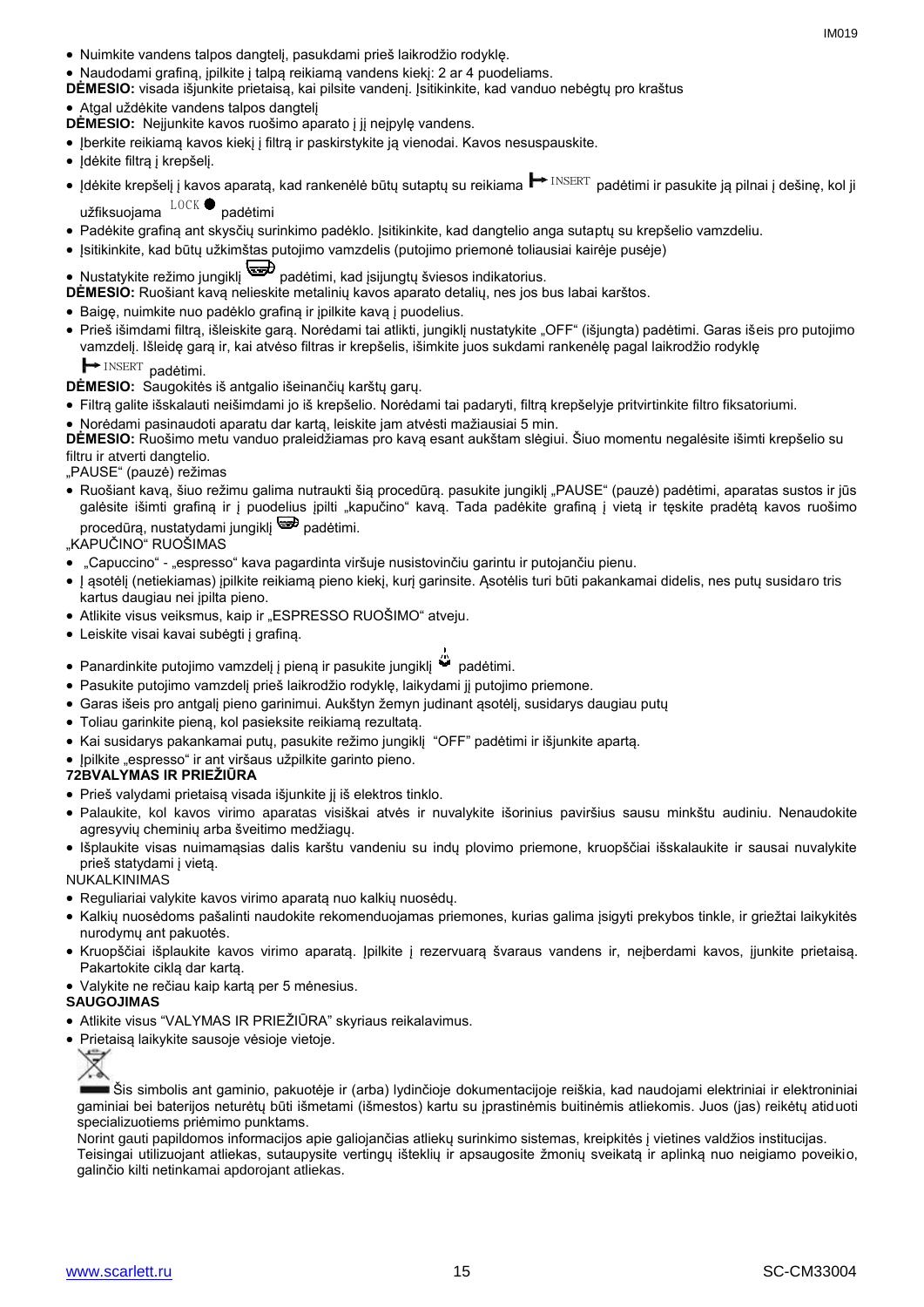### **H HASZNALATI UTASÍTÁS FONTOS BIZTONSÁGI INTÉZKEDÉSEK**

- A készülék használata előtt, a készülék károsodása elkerülése érdekében figyelmesen olvassa el a Használati utasítást.
- Első használat előtt ellenőrizze, megfelelnek-e a terméken feltüntetett műszaki adatok a villamos hálózat adatainak.
- A helytelen kezelés a készülék károsodásához, anyagi kárhoz, vagy a használó egészségkárosodásához vezethet.
- A készülék kizárólag háztartásban használható. A készülék nem alkalmas ipari és kereskedelmi használatra illetve nem használható:
- személyzet által üzletek, irodák konyhai helyiségében és egyéb ipari helyiségben;
- farmházakban;
- szállodák, motelek, panziók, illetve egyéb hasonló szállás vendégei által.
- Használaton kívül mindig áramtalanítsa a készüléket.
- Ne merítse a készüléket és a vezetéket vízbe, vagy más folyadékba. Ha ez megtörtént, mielőtt újból használná a készüléket – ellenőrizze működését szakember segítségével.
- A készüléket száraz, sima felületre szilárdan kell felállítani. Ne alítsa fel a készüléket forró felületre, valamint hőforrás (villamos tűzhely) függöny közelében és függő polcok alatt.
- Soha ne hagyja felügyelet nélkül a bekapcsolt teafőzőt.
- A villamos vezeték meghibásodása esetén veszély elkerülése érdekében annak cseréjét végezze a gyártó a szervizközpont, illetve hasonlóan szakképzett személyzet.
- Figyeljen, hogy a vezeték ne érintkezzen éles, forró felülettel.
- A készülék áramtalanítása közben fogja a csatlakozódugót, ne húzza a vezetéket.
- A készüléket száraz, sima felületre szilárdan kell felállítani. Ne állítsa a készüléket forró felületre, valamint ne tartsa azt, meleget kibocsátó készülékek (például, villanysütő), függöny közelében, és függő polcok alatt.
- Soha ne hagyja felügyelet nélkül a bekapcsolt készüléket.
- Ne érjen forró felülethez.
- Áramütés, készülékkárosodás elkerülése érdekében ne használjon készlethez nem tartozó tartozékot.
- Csak felhelyezett kávétartóval és kancsóval kapcsolja / csészéket be a készüléket.
- Csak megtöltött víztartállyal használja a készüléket.
- Ne használja egyéb célra a hőálló üvegkancsót, és ne állítsa azt gáz,- villanytűzhelyre, illetve mikrohullámú sütőbe. Ne mossa a kancsót mosogatógépben.

Ne próbálja egyedül javítani a készüléket, cserélni az alkatrészeket. Forduljon a közeli szervizbe.

- **FIGYELEM:** A készülék használata közben a víztartály fedele legyen zárva!
- Amennyiben a készüléket valamennyi ideig 0 ºC–nál tárolták, bekapcsolása előtt legalább 2 órán belül tartsa szobahőmérsékleten.
- A gyártónak jogában áll értesítés nélkül másodrendű módosításokat végezni a készülék szerkezetében, melyek alapvetően nem befolyásolják a készülék biztonságát, működőképességét, funkcionalitását.
- A gyártási idő a terméken és/vagy a csomagoláson, illetve a kísérő dokumentumokban található.

### **MŰKÖDÉS ELŐTTI ELŐKÉSZÜLETEK**

- Csomagolja ki a készüléket és állítsa fel szilárd, egyenes felületre.
- Mossa meg az összes levehető tartozékot meleg vízzel.
- Amennyiben kiváló ízhatást kíván elérni, kapcsolja be a készüléket és végezzen el 2-3 ciklust csak vízzel, kávé nélkül.

### **MŰKÖDÉS**

### ESPRESSO KÁVÉ

- Kávéfőzés közben a forró víz magas gőznyomás alatt áteresztődik az őrölt kávén keresztül. Ennek köszönhetően egyedi aroma és élénk ízhatás biztosítható.
- Vegye le a víztartály fedelét. Ennek érdekében fordítsa el az óramutató járásával ellenkező irányba.
- A mérőkanna segítségével töltse meg a kávéfőzőt vízzel: két vagy négy csésze számára.

**FIGYELEM:** Víztöltéskor mindig áramtalanítsa a készüléket. Ügyeljen arra, hogy a víz ne folyjon ki a kávéfőzőből.

Szorosan zárja le a víztartály fedelét.

- **FIGYELEM:** Ne kapcsolja be a kávéfőzőt víz nélkül.
- A kanál segítségével rakjon elegendő őrölt kávét a szűrőbe, és simítsa el, de ne erőteljesen.
- Helyezze a szűrőt a tölcsérbe.
- A tölcsért helyezze a kávéfőzőbe úgy, hogy a tölcsér fogantyúja megegyezzen a <sup>┣━</sup> <sup>INSERT</sup> jelzéssel, és fordítsa el az<br>óramutató iárásával ellenkező iránγba úgγ, hogy a tölcsér fogantγúia <sup>L0CK ●</sup>helyzetben legyen.
- óramutató járásával ellenkező irányba úgy, hogy a tölcsér fogantyúja helyzetben legyen.
- Állítsa a mérőkannát a folyadékelfogó alátétre. Bizonyosodjon meg arról, hogy a mérőkanna fedelében lévő rés egybeesik a tölcsér orrával.
- Ellenőrizze, hogy a páraadagolás el legyen zárva (a gőzfúvóka baloldali helyzetben áll).
- Állítsa a működési üzemmód kapcsolót helyzetbe, közben ki kell gyúlnia a működést jelző égőnek.

### **FIGYELEM:** működés közben ne érjen a kávéfőző fémtartozékaihoz, nagyon forróak.

- Miután a kávé elkészült, vegye le a mérőkannát az alátétről és töltse ki a kávét a csészékbe.
- Mielőtt kivenné a szűrőt a tölcsérrel, engedje ki a gőzt. Ennek érdekében állítsa a kapcsolót OFF helyzetbe. A gőz a gőzfúvókából fog kiáramlani. Amikor az összes gőz kiáramlik és a szűrő a tölcsérrel kihűl, vegye ki őket, elfordítva a tölcsér INSERT helyzethe

fogantyúját az óramutató járása irányában ■ INSERT helyzetbe. **FIGYELEM:** A fúvókából kiáramló gőz nagyon forró, legyen óvatos.

- A szűrőt moshassa anélkül, hogy kivenné a tölcsérből. Ennek érdekében rögzítse a szűrőt a tölcsérben a szűrőrögzítő segítségével.
- Következő használat előtt tartson legalább 5 perc szünetet, hogy a készülék érkezzen kihűlni.
- **FIGYELEM:** Kávéfőzés közben, amikor a gőz nyomás alatt áthatol az őrölt kávén keresztül, a tölcsért a szűrővel kivenni és a fedelet levenni tilos!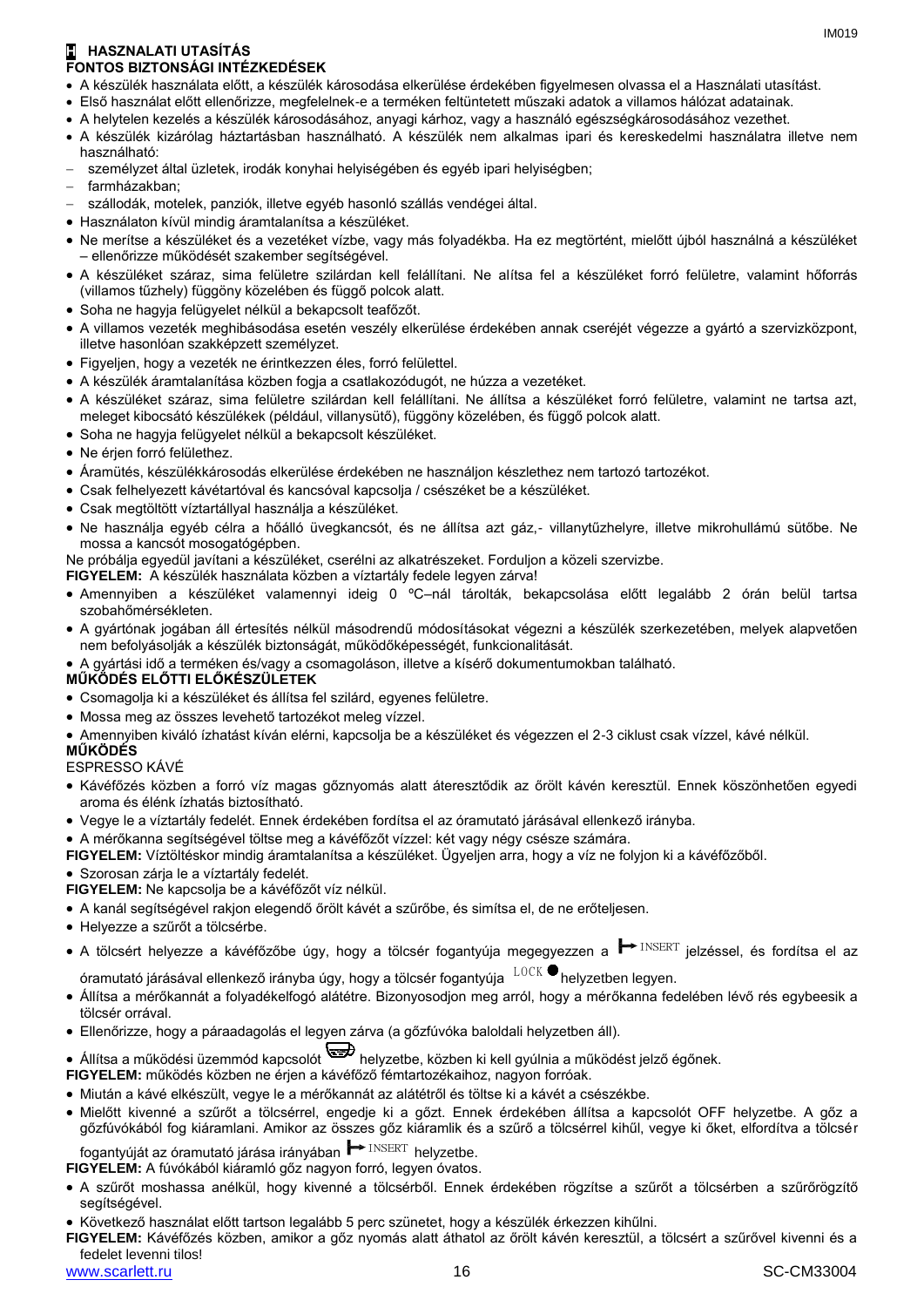### PAUSE FUNKCIÓ

 Ez a funkció lehetőséget nyújt leállítani a kávéfőzőt kávéfőzés közben. Állítsa a kapcsolót PAUSE helyzetbe, a főzési folyamat leáll, ekkor leveheti a kávéval megtöltött kannát és kitöltheti a kávét a csészékbe. Ezek után, helyezze a kávékannát vissza a helyére és folytassa a kávéfőzést, átállítva a kapcsolót  $\overline{\mathbb{D}}$  helyzetbe.

КAPUCSINO KÁVÉ

- Kapucsino elkészítéséhez espresso kávét használnak forró tejhab hozzáadásával.
- Öntsön a csészébe (a szett nem tartalmaz) tejet, a tejhab elkészítéséhez szükséges mennyiségben. A csésze legyen elég nagy, mivel a tejhab a tej térfogatának háromszorosa.
- Végezze el az ESPRESSO KÁVÉ ELKÉSZÍTÉSE megnevezésű rész lépéseit.
- Hagyja lecsorogni a kávét a mérőkannába.
- Merítse a gőzfúvókát a tejbe és állítsa a működési üzemmód kapcsolót » helyzetbe.
- Fordítsa el a gőzfúvókát az óramutató járásával ellenkező irányba, közben fogja a gőzfúvóka fogantyúját.
- A gőzfúvókából kiáramló gőz habot képez a tejből. A jobb hatás érdekében emelje fel és eressze le a csészét néhányszor.
- Folytassa a műveletet, amíg eléri a szükséges eredményt.
- Szükséges habmennyiség elérésekor, állítsa az üzemmód kapcsolót "OFF" helyzetbe és áramtalanítsa a készüléket.
- Öntse ki a kávét a csészékbe és rakja rá a habot.

### **TISZTITÁS ÉS KARBANTARTÁS**

- Tisztítás előtt mindig áramtalanítsa a készüléket.
- Hagyja teljesen lehűlni a kávéfőzőt, majd törölje meg kívülről puha, száraz törlőkendővel. Ne használjon agresszív kémiai szert, illetve súrolószert.
- Mossa meg az összes levehető tartozékot meleg szappanos vízzel, visszahelyezés előtt alaposan mossa meg, és törölje szárazra azokat.

### VÍZKŐ ELTÁVOLÍTÁSA

- Rendszeresen tisztítsa a kávéfőzőt a vízkövesedéstől.
- Vízkőtisztítás céljából használjon üzletben árusított vízkőellenes szereket. Használja a tisztítószert a csomagoláson előírt utasításoknak megfelelően.
- Alaposan mossa meg a kávéfőzőt. E célból töltsön tiszta vizet a tartályba, kávéadagolás nélkül kapcsolja be a készüléket. Ismételje meg a műveletet.
- Legalább 5 hónaponként tisztítsa a készüléket.

### **TÁROLÁS**

- Kövesse a TISZTÍTÁS rész lépéseit.
- Száraz, hűvös helyen tárolja.



Ez a jel a terméken, csomagoláson és/vagy kísérő dokumentumokon azt jelenti, hogy ezeket a használt villamos és elektronikus termékeket és elemeket tilos az általános háztartási hulladékkal kidobni. E tárgyakat speciális befogadó pontokban kell leadni.

A hulladékbefogadó rendszerrel kapcsolatos kiegészítő információért forduljon a helyi illetékes hatósághoz.

A megfelelő hulladékkezelés segít megőrizni az értékes erőforrásokat és megelőzheti az olyan esetleges negatív hatásokat az emberi egészségre és a környezetre, amelyek a nem megfelelő hulladékkezelés következtében felmerülhetnek fel.

### **ROINSTRUCŢIUNI DE UTILIZARE MĂSURI DE SIGURANȚĂ**

- Citiți cu atenție aceste instrucțiuni înainte de a utiliza aparatul pentru a evita defecțiunile în timpul utilizării.
- Înainte de prima conectare, verificați dacă caracteristicile tehnice indicate pe produs corespund parametrilor rețelei electrice.
- Manipularea necorespunzătoare poate duce la deteriorarea produsului, pagube materiale și poate cauza daune sănătății utilizatorului.
- A se utiliza doar în scopuri de utilizare casnică. Aparatul este destinat doar pentru utilizare în condiții casnice. Aparatul nu este destinat pentru utilizare industrială și comercială, precum și pentru utilizare în:
- zonele de bucătărie pentru personalul din magazine, oficii și alte încăperi de producere;
- ferme;
- clienții din hoteluri, moteluri, pensiuni și alte spații de locuit similare.
- Dacă aparatul nu se utilizează, deconectați-l de fiecare dată de la rețeaua electrică.
- Nu introduceți aparatul și cablul de alimentare în apă sau alte lichide. Însă dacă acest lucru s-a întâmplat, deconectați imediat aparatul de la sursa de alimentare și înainte de a-l utiliza în continuare, verificați capacitatea de funcționare și siguranța aparatului la specialisti calificati.
- Aparatul nu este destinat persoanelor (inclusiv copiilor) cu capacități fizice, senzoriale și mintale reduse sau dacă ele nu posedă experiență de viață sau cunoștințe, dacă ele nu sunt supravegheate sau instruite privitor la utilizarea aparatului de persoana, responsabilă de siguranța lor.
- Supravegheați copiii pentru a nu le permite jocul cu aparatul.
- Pentru a preveni situațiile periculoase, în cazul deteriorării cablului de alimentare, este necesar ca acesta sa fie înlocuit de producător, centrul de reparații sau de personalul similar calificat.
- Aveți grijă ca cablul de alimentare să nu se atingă de margini ascuțite și suprafețe fierbinți.
- La deconectarea aparatului de la sursa de energie electrică, trageți de ștecher și nu apucați de cablu.
- Aparatul trebuie să fie poziționat în mod stabil pe o suprafață uscată și plană. Nu așezați aparatul pe o suprafață fierbinte sau în apropierea surselor de căldură (de exemplu, plite electrice de gătit), perdelelor și rafturilor suspendate.
- Nu lăsați niciodată aparatul în funcțiune fără supraveghere.
- Nu atingeți suprafete fierbinti.
- Pentru a evita electrocutarea și defectarea aparatului, utilizați numai accesoriile incluse în setul de livrare.

www.scarlett.ru 17 November 2012 17 November 2013 17 SC-CM33004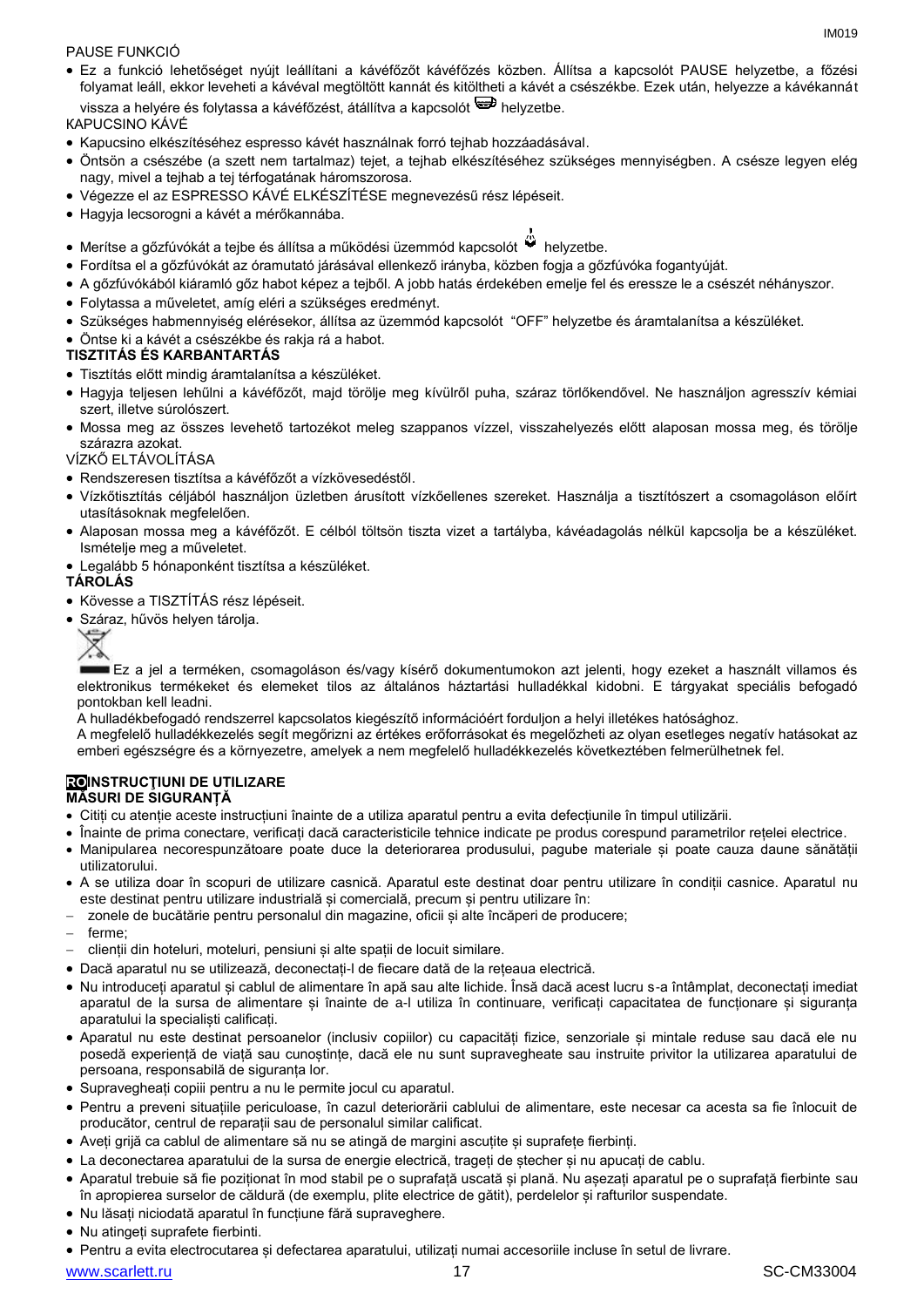- Conectaţi cafetiera doar atunci când vasul pentru cafeaua pregătită este instalat la locul corespunzător.
- Pentru a fierbe cafeaua, turnaţi doar apă rece.
- Nu utilizaţi vasul din sticlă termorezistentă în alte scopuri şi nu o puneţi pe aragaz, pe plite electrice şi în cuptoare cu microunde.
- Nu încercați să reparați aparatul desinestătător sau să înlocuiți careva piese. În cazul detectării unor defecțiuni, adresați-vă celui mai apropiat centru de deservire.
- **ATENŢIE:**Orificiul rezervorului nu trebuie să fie deschis în timpul utilizării aparatului.
- Dacă produsul a fost păstrat pentru o perioadă de timp la temperaturi sub 0 °C, atunci înainte de conectare acesta ar trebui să se afle la temperatura camerei, timp de cel puțin 2 ore.
- Producătorul își rezervă dreptul de a introduce fără notificare prealabilă mici modificări în construcţia produsului, care nu influentează semnificativ siguranța, capacitatea de funcționare și performanța acestuia.

Data fabricării este indicată pe produs şi/sau pe ambalaj, precum şi pe documentele însoţitoare.

### **PREGĂTIREA PENTRU UTILIZARE**

- Despachetaţi aparatul şi plasaţi-l pe o suprafaţă plană şi solidă.
- Spălaţi toate piesele detaşabile cu apă caldă.
- Pentru a oferi cafelei un gust extraordinar, executaţi 2-3 cicluri de lucru doar cu apă, fără a adăuga cafea în filtru.

### **UTILIZAREA**

### CAFEA ESPRESSO

- Procesul de pregătire a cafelei constă în trecerea apei fierbinţi prin cafeaua măcinată sub presiunea înaltă a aburilor. Aceasta oferă băuturii o aromă unică şi un gust distinct.
- Deschideţi capacul rezervorului de apă. În acest scop, rotiţi-l contra acelor ceasornicului.
- Cu ajutorul vasului de măsurare adăugați cantitatea necesară de apă: pentru două sau patru cesti.

**ATENŢIE:**Întotdeauna deconectaţi aparatul de la reţeaua electrică înainte de a-l umple cu apă. Preveniţi vărsarea apei peste marginea cafetierei.

**ATENŢIE:**Se interzice conectarea cafetierei fără apă.

- Închideți strâns capacul rezervorului.
- Cu ajutorul lingurii adăugaţi cantitatea necesară de cafea măcinată în filtru şi nivelaţi-o fără a o presa.
- Instalați filtrul în pâlnie.
- Introduceți pâlnia în cafetieră în aşa mod, încât mânerul pâlniei să coincidă cu poziția ━ INSERT și apoi rotiți-o contra acelor<br>ceasornicului până la blocare, pentru ca mânerul pâlniei să aiungă în pozitia <sup>LOCK</sup> ●

ceasornicului până la blocare, pentru ca mânerul pâlniei să ajungă în poziția  $^{ \text{LOCK}}$ 

- Puneţi vasul de măsurare pe suportul pentru colectarea lichidului. Asiguraţi-vă că gaura în capacul vasului de măsurare coincide cu duza pâlniei.
- Asiguraţi-vă că alimentarea cu abur a fost închisă (poziţia cea mai din stânga a duzei de alimentare cu abur).
- Setați comutatorul regimurilor de lucru în poziția suberia rezultat se va aprinde indicatorul luminos de funcționare.
- **ATENŢIE:**Nu atingeţi piesele metalice ale cafetierei în timpul funcţionării, pentru că ele sunt fierbinţi.
- După finalizarea preparării, luaţi vasul de măsurare de pe suport şi turnaţi cafeaua în ceşti.
- Înainte de a scoate filtrul și pâlnia este necesar să dați drumul la aburi. În acest scop, rotiți comutatorul în poziția "OFF". Aburii vor ieşi prin duza de alimentare cu abur. Când vor ieşi toţi aburii, iar filtrul şi pâlnia se vor răci, scoateţi-le rotind mânerul INSERT

pâlniei în sensul acelor ceasornicului până la poziția  $\mapsto$  INSERT

- **ATENŢIE:** Aveţi grijă aburul care iese din duză este foarte fierbinte.
- Filtrul poate fi spălat, fără a fi scos din pâlnie. În acest scop, fixaţi-l în pâlnie cu ajutorul fixatorului de filtru
- Înainte de următoarea utilizare, faceţi o pauză de cel puţin 5 minute, pentru ca aparatul să se răcească.
- **ATENŢIE:**În timpul preparării, atât timp cât apa, sub presiunea aburilor, trece prin cafeaua măcinată, nu scoateţi pâlnia cu filtru şi nu deschideţi capacul.
- FUNCŢIA DE PAUZĂ
- Această funcție permite întreruperea funcționării cafetierei în timpul preparării cafelei. Setați comutatorul în poziția "PAUSE", procesul de pregătire a cafelei se va întrerupe, iar dvs. puteţi scoate vasul cu cafea şi s-o turnaţi în ceşti. Apoi este necesar

să puneți vasul la loc și să continuați prepararea cafelei, setând comutatorul în poziția  $\overline{\mathbf{w}}$ .

CAFEA CAPUCINO

- Pentru prepararea unui capucino se foloseşte cafea espresso cu adăugarea spumei din lapte fierbinte.
- Turnaţi în ceaşcă (nu este inclusă în set) cantitatea necesară de lapte pentru prepararea spumei. Ceaşca trebuie să fie suficient de mare, pentru că volumul spumei depăşeşte de trei ori volumul laptelui.
- Repetaţi toate punctele rubricii PREPARAREA CAFELEI ESPRESSO.
- Lăsaţi resturile de cafea să se scurgă în vas.
- Introduceți duza de alimentare cu abur în lapte și setați comutatorul regimului de lucru în poziția .
- Rotiţi duza de alimentare cu abur contra acelor ceasornicului, sprijinindu-vă în acest caz de mânerul duzei.
- Aburii care ies din duză vor începe să producă spumă din lapte. Pentru un efect mai bun, miscati ceasca sus, jos.
- Continuați producerea spumei până obțineți rezultatul dorit.
- După producerea cantității suficiente de spumă, setați comutatorul regimului de lucru în poziția "OFF" și deconectați aparatul de la rețeaua electrică.
- Turnaţi cafeaua în ceşti şi puneţi deasupra spuma de lapte.

**CURĂŢAREA ŞI ÎNTREŢINEREA**

- Întotdeauna deconectaţi aparatul de la reţeaua electrică înainte de curăţare.
- Lăsaţi cafetiera să se răcească complet şi ştergeţi suprafeţele exterioare cu o bucată de pânză moale şi uscată. Nu folosiţi substanțe chimice agresive sau abrazive.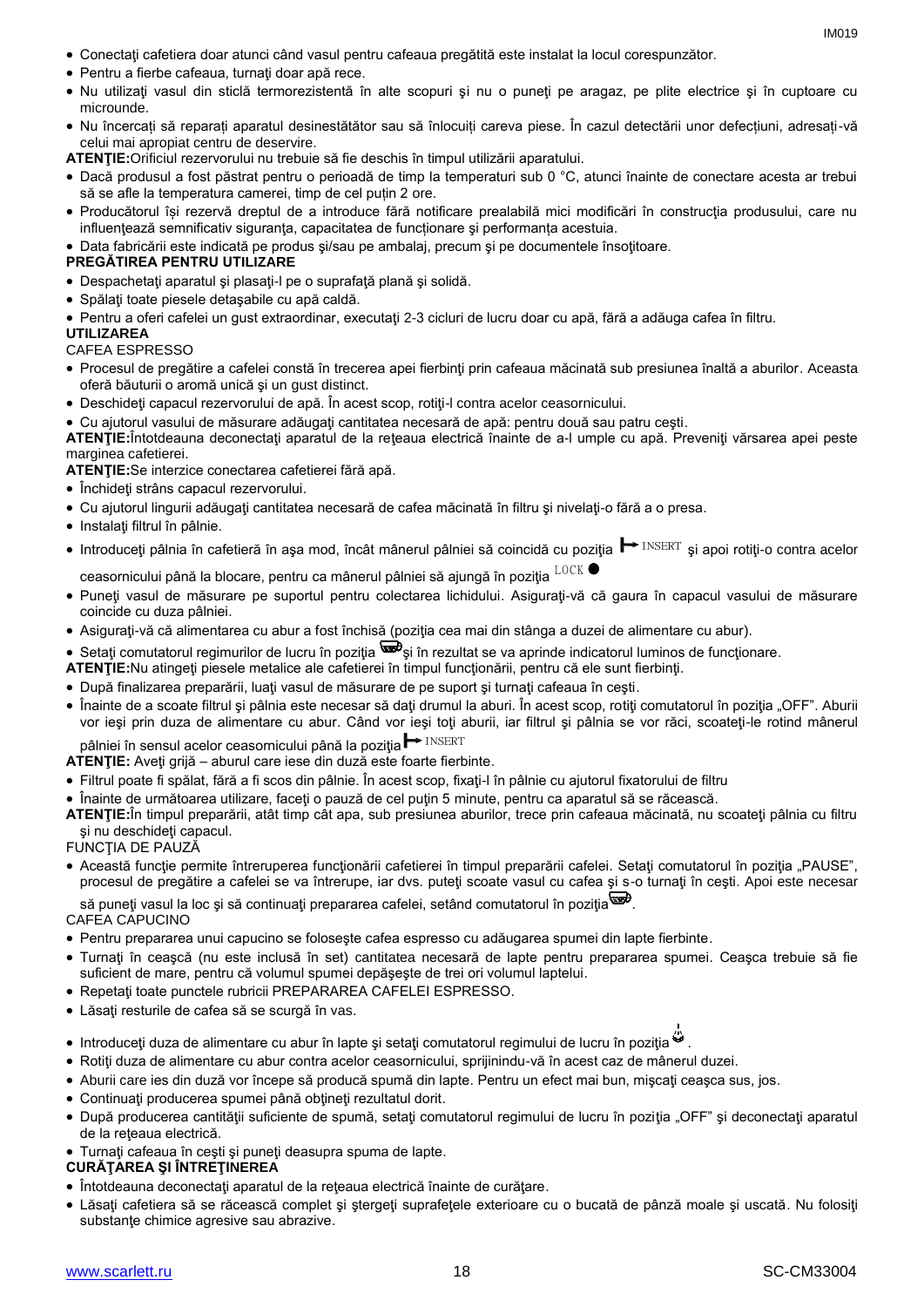Spălaţi toate piesele detaşabile cu apă fierbinte cu soluţie pentru spălat vesela, clătiţi cu grijă şi ştergeţi-le până se vor usca, înainte de a le pune la loc.

DECALCIFIEREA

- Decalcifiaţi cafetiera în mod regulat.
- Pentru decalcifiere utilizaţi soluţiile recomandate, care pot fi procurate în reţelele comerciale, respectând cu exactitate indicaţiile de pe ambalajul lor.
- Spălaţi cu grijă cafetiera. În acest scop, turnaţi apă curată în rezervor şi, fără a adăuga cafea, conectaţi aparatul. Repetaţi ciclul încă o data.
- Curătarea trebuie efectuată cel puțin o dată la 5 luni.



Simbolul dat pe produs, ambalaj si/sau documentele însotitoare înseamnă că aparatele electrice și electronice, și bateriile uzate nu trebuie aruncate împreună cu deşeurile menajere. Acestea trebuie duse la punctele de colectare specializate.

Adresați-vă la autoritățile locale pentru a obține informații suplimentare referitor la sistemele existente de colectare a deşeurilor.

Reciclarea corectă va contribui la păstrarea resurselor valoroase și la prevenirea posibilelor efecte negative asupra sănătății oamenilor şi a mediului înconjurător, care ar putea apărea în rezultatul reciclării incorecte a deşeurilor.

### **PL INSTRUKCJA OBSŁUGI ŚRODKI BEZPIECZEŃSTWA**

- Zalecamy uważnie przeczytać niniejszą instrukcję przed uruchomieniem urządzenia, aby uniknąć awarii podczas użytkowania.
- Przed pierwszym włączeniem należy sprawdzić, czy dane techniczne podane na wyrobie są zgodne z parametrami prądu elektrycznego.
- Niewłaściwe postępowanie może spowodować uszkodzenie wyrobu, wyrządzić szkodę materialną albo spowodować zagrożenie zdrowia użytkownika.
- Urządzenie jest przeznaczone tylko do użytku domowego. Urządzenie nie jest przeznaczone do używania w przemyśle i w handlu, a także do wykorzystania:
- w pomieszczeniach kuchennych dla pracowników w sklepach, biurach i innych pomieszczeniach produkcyjnych;
- w domach rolników;
- Przez klientów w hotelach, motelach, pensjonatach i innych podobnych miejscach zamieszkania.Zawsze odłączaj urządzenie od zasilania prądem elektrycznym, gdy nie jest ono używane.
- Nie zanurzaj urządzenia oraz przewodu sieciowego w wodzie ani żadnych innych cieczach. Jeśli tak się stało, natychmiast odłącz urządzenie od źródła zasilania i przed dalszym użyciem zwróć się w celu sprawdzenia, czy urządzenie działa sprawnie i bezpiecznie, do wykwalifikowanych specjalistów.
- Urządzenie nie jest przeznaczone do użytku przez osoby (w tym dzieci) o obniżonych możliwościach fizycznych, zmysłowych lub umysłowych albo w przypadku braku doświadczenia lub wiedzy, jeśli nie znajdują się one pod nadzorem lub nie poinstruowane przez osobę odpowiedzialną za ich bezpieczeństwo na temat korzystania z urządzenia.
- Dzieci powinny być nadzorowane w celu niedopuszczenia do bawienia się z urządzeniem.
- W przypadku uszkodzenia przewodu zasilającego jego wymiany, aby uniknąć niebezpieczeństw, powinien dokonać producent lub upoważniony przez niego Punkt Serwisowy bądź podobny wykwalifikowany personel.
- Należy uważać, aby przewód zasilający nie dotykał ostrych krawędzi i gorących powierzchni.
- Po odłączeniu urządzenia od zasilania prądem elektrycznym ciągnij za wtyczkę, lecz nie ciągnij za przewód.
- Urządzenie musi stać na stabilnej, płaskiej i suchej powierzchni! Nie umieszczaj urządzenia na powierzchniach gorących, a także w pobliżu źródeł ciepła (np. kuchni elektrycznych), firanek ani pod półkami wiszącymi.
- Nigdy nie zostawiaj włączonego urządzenia bez nadzoru.
- Nie dotykać gorących powierzchni.
- Aby uniknąć porażenia prądem i uszkodzenia urządzenia, należy używać wyłącznie akcesoriów dostarczonych wraz z urządzeniem.
- Włączaj ekspres do kawy, tylko kiedy dzbanek zainstalowany z powrotem na miejsce.
- Do parzenia kawy wlewaj tylko zimnej wodę
- Nie używaj dzbanka do innych celów i nie umieszczaj go na kuchniach gazowych i elektrycznych, jak również w piecach mikrofalowych.
- Nie należy samodzielnie naprawiać ani wymieniać żadnej części urządzenia. W przypadku wykrycia usterek należy skontaktować się z najbliższym Punktem Serwisowym.
- **UWAGA:** Otwór zbiornika nie powinno być otwarte podczas korzystania z urządzenia.
- Jeśli urządzenie przez jakiś czas znajdowało się w temperaturze poniżej 0ºC, przed włączeniem musi być przechowywane w temperaturze pokojowej nie krócej niż w ciągu 2 godzin.
- Producent zastrzega sobie prawo, bez dodatkowego powiadomienia, do wprowadzania drobnych zmian w konstrukcji wyrobu, które zupełnie nie wpływają na jego bezpieczeństwo, sprawność ani funkcjonalność.
- Data produkcji podana na wyrobie i/lub na opakowaniu, a także w dołączonej dokumentacji.

### **PRZYGOTOWANIE DO PRACY**

- Rozpakuj urządzenie i ustaw go na stabilnej, płaskiej powierzchni.
- Przemyj wszystkie zdejmowane części ciepłą wodą.
- Aby kawa miała wspaniały smak, uruchom 2-3 cykle robocze z wodą, nie zakładając kawy do filtru.

### **PRACA**

KAWA ESPRESSO

 Proces przygotowania kawy polega na przepuszczaniu gorącej wody przez zmieloną kawę pod wysokim ciśnieniem pary. To nadaje kawie niepowtarzalny aromat i wyrazisty smak.